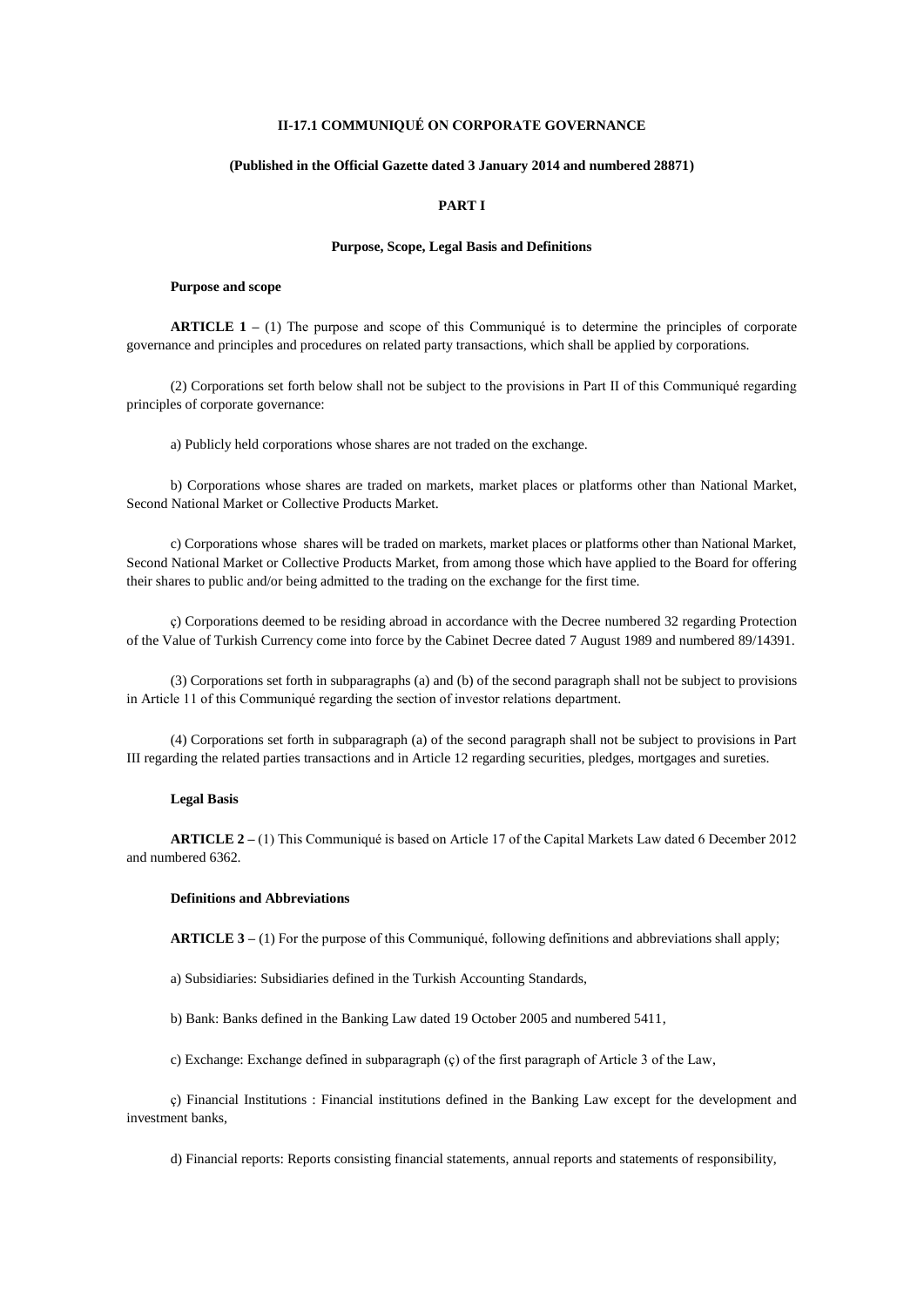e) Financial statements: A statement of financial position, a statement of profit or loss and other comprehensive income, a statement of cash flows and a statement of changes in equity,, together with their footnotes

f) Corporation: Corporations the shares of which are offered to public or are deemed to be offered to public,

g) Related party: Related party defined in the Turkish Accounting Standards,

ğ) Related party transactions: Related party transactions defined in the Turkish Accounting Standards,

h) Joint venture: Joint ventures defined in the Turkish Accounting Standards,

ı) Associates: Associates defined in the Turkish Accounting Standards,

i) Law: Capital Markets Law dated 6 December 2012 and numbered 6362,

j) PDP: Public Disclosure Platform,

k) Board: Capital Markets Board,

l) CRA: Central Registry Agency

m) Common and continuous transactions: Transactions in same qualification of the corporations fulfilled or to be fulfilled at least two times in one year accounting period, within the scope of their ordinary activities either commercial or not.

### **PART II**

### **Principles of Corporate Governance**

## **Principles of Corporate Governance**

**ARTICLE 4 –** (1) Principles of corporate governance to be taken as basis by the corporations set forth in the annex of this Communiqué.

#### **Implementation of the principles of corporate governance**

**ARTICLE 5 –** (1) Corporations are liable to implement the principles of corporate governance numbered (1.3.1.), (1.3.5.), (1.3.6.), (1.3.9.), (4.2.6.), (4.3.1.), (4.3.2.), (4.3.3.), (4.3.4.), (4.3.5.), (4.3.6.), (4.3.7.), (4.3.8.), (4.5.1.), (4.5.2.), (4.5.3.), (4.5.4.), (4.5.9.), (4.5.10.), (4.5.11.), (4.5.12.), (4.5.13.), (4.6.2.) and (4.6.3.) from among those set forth in the annex of this Communiqué.

(2) In respect of designation and supervision of the principles of corporate governance set forth in the annex of this Communiqué, which shall be mandatory to apply, corporations, whose shares are traded on National Market, Second National Market and Collective Products Marketof the exchange shall be divided into three groups in accordance with their systemic significance considering their market values and the market values of the shares in active circulation. The average of the closing prices in the second session of the last trading days of March, June, September and December and the rates of the shares in active circulation is the basis of the calculation of the market price and the price of the shares in active circulation. In cases where different share groups of the same corporation are traded on the exchange, all of such groups shall be taken into consideration. This calculation shall be made by the Board each year in January to re-determine the groups in which the corporations are included and the list shall be published by the Board Bulletin. With this regard, the numerical thresholds to be used for grouping are set forth below:

a) First group: Corporations whose average market value is above TRY 3 billion and average market value in actual circulation is above TRY 750 million.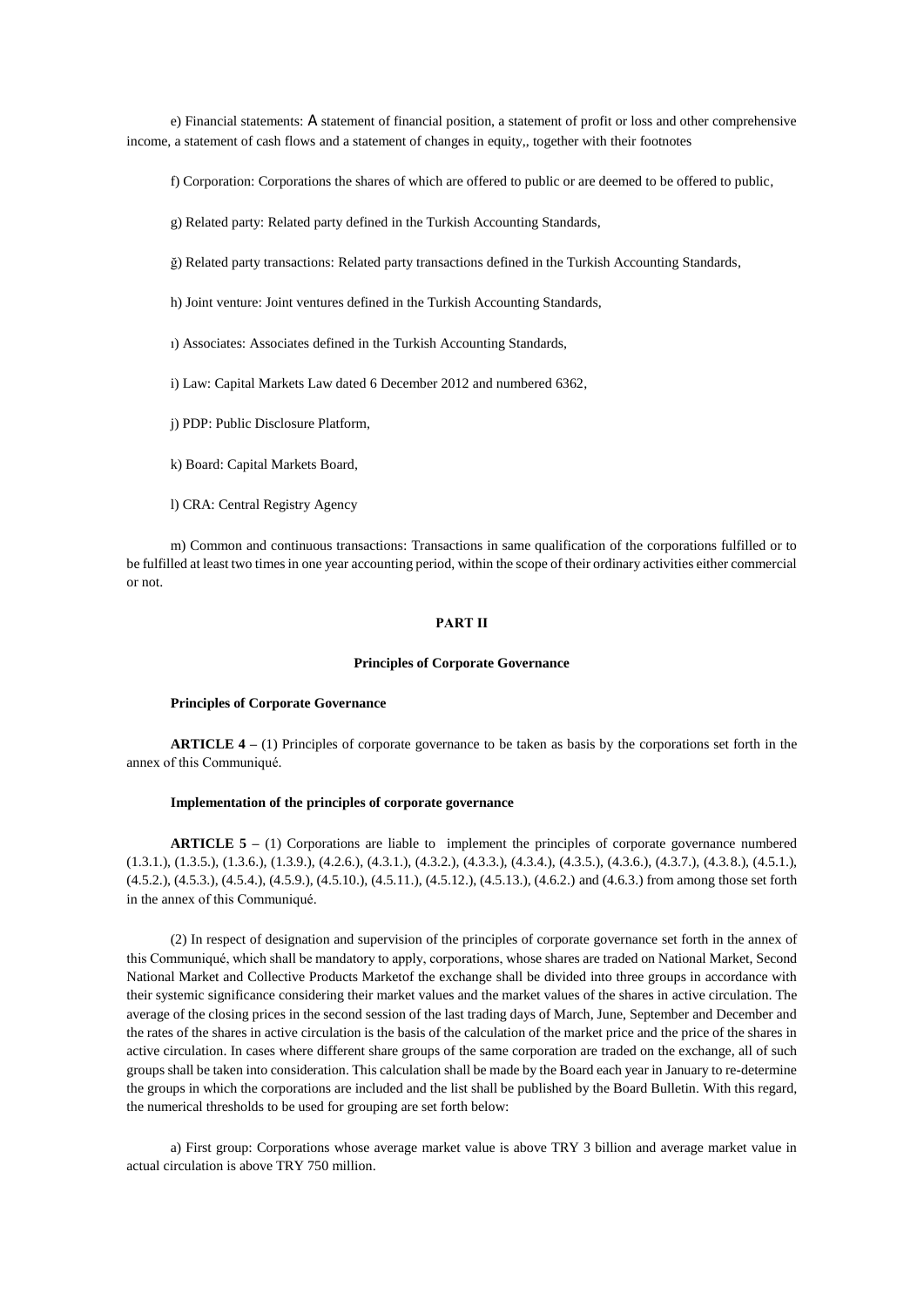b) Second group: Corporations among those excluded from the first group, the average market value of which is above TRY 1 billion and average market value in actual circulation is above TRY 250 million.

c) Third group: Corporations among those excluded from the first and second groups, the shares of which are traded on National Market, Second National Market and Collective Products Market.

(3) The corporation which is announced by the Board that has risen to upper group as a result of the change in its market value and/or rate of share in actual circulation shall be subject to the principles of corporate governance relating to the new group as of the year following the year to which the calculation is relevant. Contrary situation shall not require amendment in the principles of corporate governance that the corporation is subject to. The required compliance with the principles relevant to the new group shall be ensured as of the date of the earliest meeting of general assembly following the announcement in the Board Bulletin of the Board decision on involvement into the new group.

(4) Corporations which have applied to the Board for offering their shares to public and/or being admitted to the trading on the exchange for the first time shall be subject to the liabilities of the corporations in the third group until the list stated in the second paragraph has been announced and they shall be obliged to ensure the compliance as of the date of the earliest meeting of the general assembly following the initiation of their shares to be admitted to the trading on the exchange.

(5) The third paragraph of the principle numbered (4.3.7.) and the second paragraph of the principle numbered (4.3.8.) shall not be applied for the corporations in the second and the third groups. Any event that the Board does not grant negative opinion on the candidates of independent member of board of directors shall not mean that the independence of the candidate has been warranted by the Board or the public.

(6) It is sufficient that the independence criterion set forth in the subparagraph (d) of the first paragraph of the principle numbered (4.3.6.) is ensured by at least half of the independent members.

#### **Exemptions in implementation of corporate governance principles**

**ARTICLE 6 –** (1) The criteria stated under the principle numbered (4.3.4.) regarding the number of independent board member shall not be applied for the third group corporations and the joint ventures, except for the banks, formed of two real persons or legal entities who, do not have a relationship on capital, management or auditing relation with respect to 51 % of the capital of each other as minimum, independent from each other and sharing the management control of the partnership equally with an agreement requiring positive votes of both parties for significant decisions with regard to the corporations provided that any application made in relation thereto should be accepted by the Board Independent members in number of two shall be sufficient in these corporations.

(2) Conditional on obtaining the affirmative opinion of the Board, the criteria set forth in subparagraphs (ç) and (g) of the first paragraph of the principle numbered (4.3.6) shall not be required and the principle numbered (4.3.7) regarding the election of these members shall not be applied in respect of the independent members of board of directors of the corporations the main field of activity of which is to use a license or a concession granted by public authorities or institutions either for a temporary or permanent term in order for rendering public service, or of the corporations, in which public authorities or institutions have privileged shares and the shares of which are traded on National Market, Second National Market and Collective Products Market.

(3) Banks the shares of which are traded on National Market, Second National Market and Collective Products Marketshall comply with the principles herein, in respect of implementation of the principles numbered (4.3.2.), (4.3.3.) and (4.3.4.).

a) Number of independent board members may be determined by the banks, provided that is not less than three. Board members who are appointed as a audit committee member within the bank's organizational structure shall be considered as independent board member within the framework of this Communiqué. The Qualifications set forth in the principle numbered (4.3.6) shall not be required and the principle numbered (4.3.7) and (4.3.8) regarding the election of these members shall not be applied in respect of the audit committee members of the banks.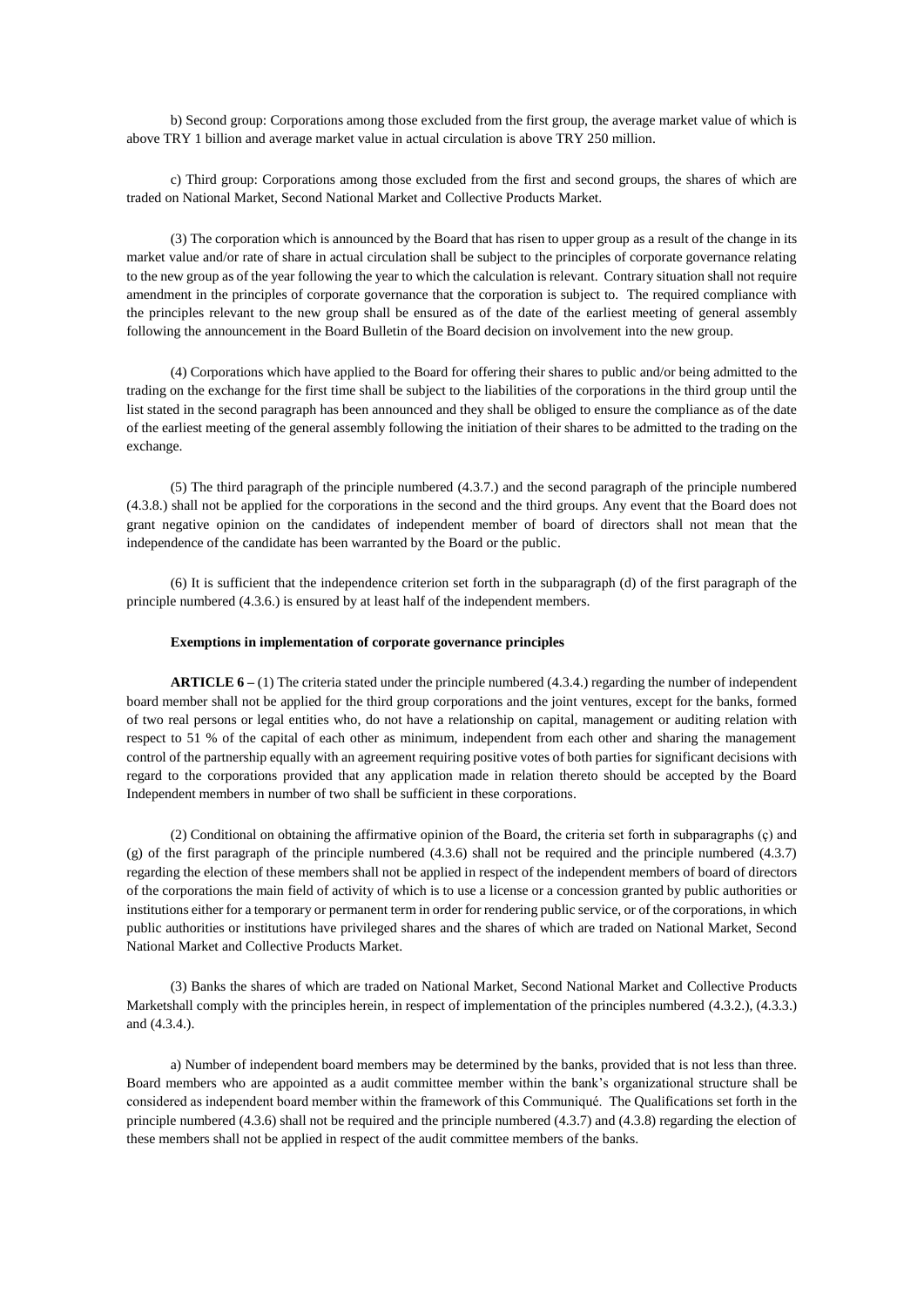b) Qualifications set forth in the principle numbered (4.3.6) shall be required in any case in respect of the independent board members who will not be appointed in the audit committee, and for at least one member in cases where whole of the independent members of board of directors are appointed in the audit committee and principles numbered (4.3.7) and (4.3.8) shall apply with regard to election of this independent member or these independent members.

(4) Execution by the investment companies of the transactions stated under the principle numbered (1.3.9) shall be possible without requirement of approval by the general assembly despite the majority decision quorum of the independent members is not provided. However in this case, the reasoned opposition of the majority of the independent members of board of directors shall be disclosed at PDP and the shareholders shall be informed on the matter by an additional agenda item at the earliest meeting of the general assembly to be conducted.

(5) In cases where there are reasonable grounds, persons who do not comply with one or few of the independence criteria may be elected by the general assembly as independent members of board of directors, limited to maximum one year of provisional term subject to the opinion of the Board. The independence criterion which is not complied shall be disclosed at PDP together with its ground for non-compliance.

### **Measures to be taken upon breach of the obligation to comply with the principles of corporate governance**

**ARTICLE 7** – (1) In cases where the compliance obligation is not performed as set forth in this Communiqué or within the term granted by the Board, the Board shall be authorized to take decisions providing fulfillment of the compliance liability and fulfill the relevant transactions ex officio.

(2) Even if a specific time period is not designated or granted for fulfillment of the compliance obligation, the Board shall be authorized to request cautionary injunction exempt from all kinds of guarantee, to file a lawsuit for determination of the legal violation by activities breaching the compliance obligations or for cancellation of these activities, to request for a court decision that will result in the way that lead to the fulfillment of the compliance. A compliance proposal involving the transactions required for compliance to the principles of corporate governance shall be added to the request to be submitted to the court.

(3) In cases where, despite corporations have the required number of board members, the board of directors or the general assembly does not fulfill the required transactions or take required resolutions in order to provide the compliance to the mandatory principles of corporate governance, the Board shall grant a term of 30 days to these corporations. In case the transactions required for compliance have not been fulfilled within this time period granted, the Board shall appoint ex officio independent members of board of directors in required number that is necessary for the board of directors to convene and to take resolution in accordance with Article 17 of the Law and to provide the independence criterion. Upon affirmative opinion of the Board, the new board of directors shall fulfill the required amendments at the articles of association to provide the compliance to the mandatory principles of corporate governance and shall register these amendments with the trade registry and have them announced.

**Corporate Governance Principles Compliance ReportsARTICLE 8 –** (1) Annual reports shall include information as to whether principles of corporate governance set forth in the annex of this Communiqué are implemented, if not, it shall include a reasoned explanation with this regard and explanations as to whether the corporation has an amendment plan in the future within the framework of such principles in respect of the conflict of interest arising from the non-compliance to these principles and governance implementations of the corporation. In case there is a significant amendment within the term on these explanations, such amendments shall be included within the interim activity report.

(2) Principles as to the content and publication of the Corporate Governance Principles Compliance Reports shall be designated by the Board and the format of the reports shall be announced by the Board.

### **PART III**

### **Related Party Transactions**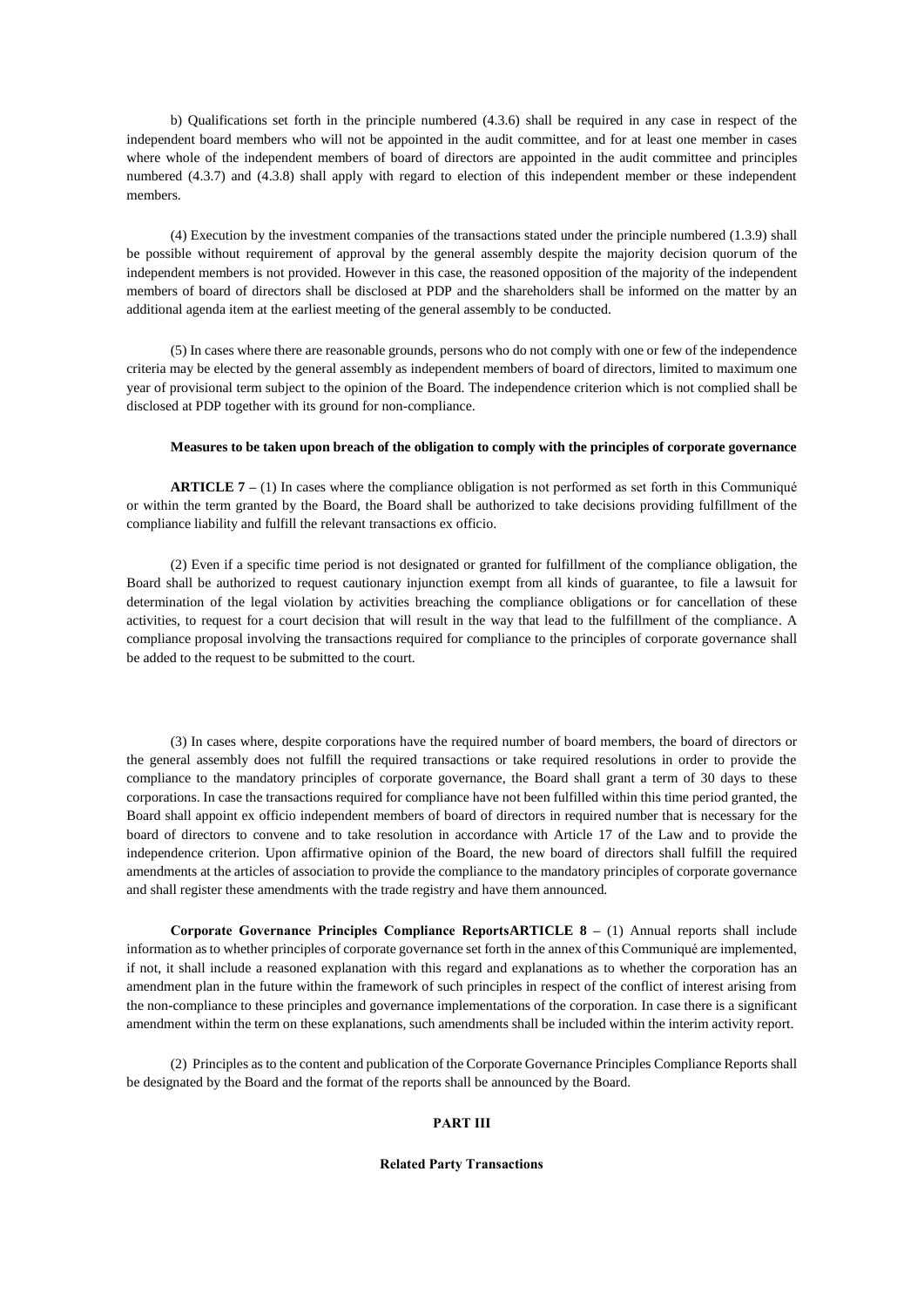#### **Transactions to be fulfilled with related parties**

**ARTICLE 9 –** (1) Corporations and subsidiaries thereof, before initiating the transactions set forth in the second and third paragraphs to be fulfilled with their related parties shall take a resolution of board of directors designating the principles of the transaction to be fulfilled.

(2) With respect to the transactions between the corporations and subsidiaries thereof with their related parties, in cases where,

a) In transactions i.e. asset and service purchase and obligation transfer transactions, the rate of the transaction amount comparing to the total asset as per the latest financial statements disclosed to public or to the revenue amount as per the latest financial statements disclosed to public or to the value of the corporation to be calculated on the basis of the average of the weighted average of the daily corrected prices of the six-month term prior to the board of directors resolution date,

b) In transactions i.e. asset and service sale, the rate of the transaction amount (in case the net book value of the asset is higher, the rate of the net book value) comparing to the total asset as per the latest financial statements disclosed to public or to the revenue amount (in cases that the asset is transferred, leased out or right in rem is established thereon, the rate of the profit earned from the asset as per the latest financial statements comparing to the profit of the corporation before the taxation on its ongoing operations) as per the latest financial statements disclosed to public or to the value of the corporation to be calculated on the basis of the average of the weighted average of the daily corrected prices of the six-month term prior to the board of directors resolution date,

is foreseen to be more than 5%, before the transaction it is mandatory to have made an appraisal by an institution designated by the Board. In case that the asset subject to transaction is a stock and the transfer of such stock is fulfilled on exchange, then a separate appraisal report shall not be required. In lease transactions and/or other transactions in which cash flow may be certainly dissociated, actual net value of the total lease income/expense and/or other income/expense calculated in accordance with the reduced cash flow method shall be taken into consideration as the transaction amount. In case that, the rates calculated within the framework of the principles stated herein are negative or non-applicable for the reasons such as obtaining unreasonably high results, such rate shall not be taken into consideration during appraisal and this situation shall be disclosed at PDP in a manner including a satisfactory explanation. Provisions regarding common and continuous transactions set forth in Article 10 are reserved.

c) In cases where the amount corresponding to 5% of the revenue is lower than the amount corresponding to one per thousand of the total equity capital; rate based on the revenue shall not be deemed applicable.

ç) From the perspective of the banks, revenue is the income of interest earned from their major field of activity.

3) In cases where it is foreseen that a rate more than 10% may be achieved in respect of the rates stated under the second paragraph, approval by the majority of the independent board members shall be required in the resolution of board of directors regarding the transaction, in addition to the obligation of having made an appraisal. Members of board of directors who are related parties cannot have vote in the board of directors meeting in which this subject will be discussed. In case that the majority of the independent board members do not approve such transaction, this situation shall be disclosed at PDP in a manner including a satisfactory explanation and the transaction shall be submitted to the approval of the general assembly. In these general assembly meetings, resolution shall be taken through a voting, in which parties to the transaction and the persons related thereto cannot vote. Meeting quorum shall not be required in the general assembly meetings to be made in situations stated in this article. Resolutions shall be taken by the simple majority of those who have voting right. Resolutions of board of directors and of general assembly which have not been taken pursuant to the principles stated in this paragraph shall not be deemed valid.

(4) Real estate, integral parts of the real estate, real estate projects and rights attached to real estate that are included in the transaction shall be subject to appraisal according to the Board's regulations regarding real estate appraisal.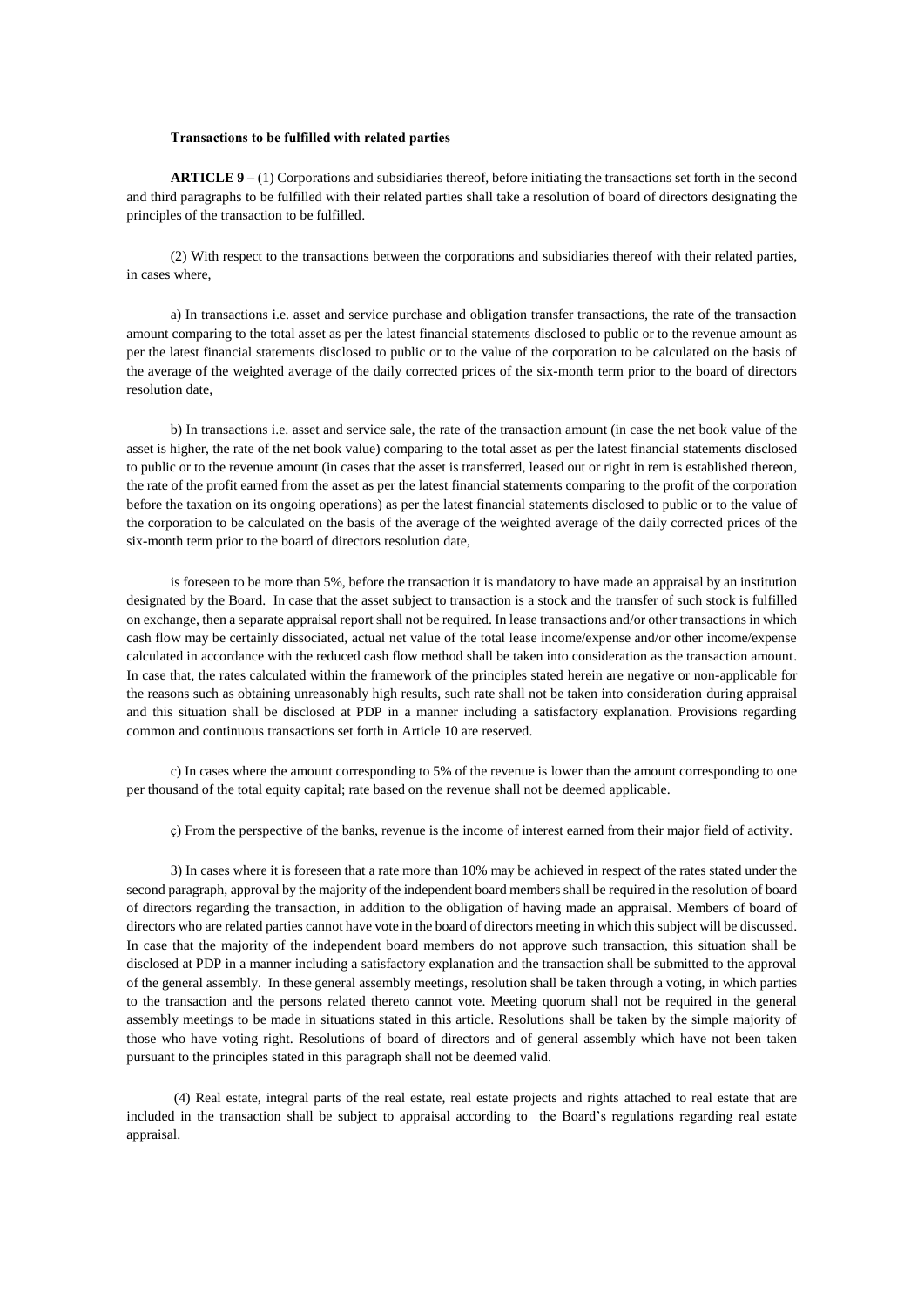(5) Appraisal services rendered in cases other than the the fourth paragraph shall be made according to the Board's regulations regarding appraisal.

(6) In case that it has been decided to execute the related party transaction, direct or indirect relations among the parties of the transaction, feature of the transaction, a summary of the appraisal report including assumptions used in the appraisal and appraisal results; and in case that the transactions have not been fulfilled in accordance with the results obtained in the appraisal report, the ground for this situation shall be disclosed at the PDP within the framework of the Board's regulations on public disclosure.

(7) This article shall not apply for portfolio management services, investment consulting services and intermediary services for sale and purchase of the securities that investment companies purchase from their related parties.

(8) Banks and financial institutions are not obliged to fulfill the obligations set forth in this article for related party transactions arising from their ordinary activities.

(9) Board, if deems required regardless of the rates stated in this Communiqué, may oblige to make appraisal for transactions between corporations or corporations' subsidiaries and their related or non related parties and disclosure of the appraisal results to public within the framework of the principles set forth in this Communiqué.

### **Common and continuous transactions**

**ARTICLE 10 –** (1) The scope of the common and continuous transactions between the corporations and subsidiaries thereof with their related parties and the conditions as to these transactions shall be resolved by the board of directors. In case a significant amendment is made within the scope and the conditions of these transactions, a new resolution of board of directors shall be taken.

(2) In cases where it has been foreseen that the rate of the amount of common and continuous transactions between the corporations and subsidiaries thereof with their related parties within an account period, comparedto

a) For purchases, the cost of sales in the latest annual financial statements disclosed to public,

b) For sales, the revenues in the latest annual financial statements disclosed to public,

exceed 10%, the board of directors of the corporation shall, in addition to its resolution, issue a report regarding the conditions of the transactions and comparison thereof with the market conditions and the entire report or its result only shall be disclosed at the PDP. Transactions with similar features shall be evaluated collectively for the calculation of the rates yet transactions with the same corporation that encompass different features shall be deemed as separate transactions. In case that the majority of the independent board members do not approve such transactions, the ground for opposition shall be disclosed at the PDP.

(3) Reports to be issued according to the second paragraph shall include at least the following matters:

a) Information on parties to the transaction including their trade name, their activities in relation to the corporation, whether it is a public corporation or not, and summarized financial data including annual total assets, operation profits, net sales.

b) General information on the feature of the relations with the corporations which are party to the transaction and the effects thereof on the operations of the corporation,

c) Date, subject and significant issues of the contract that the transaction is based on, provided that they are not commercial secrets, and in case such information has been disclosed in a document such as prospectus in the past, information on this matter.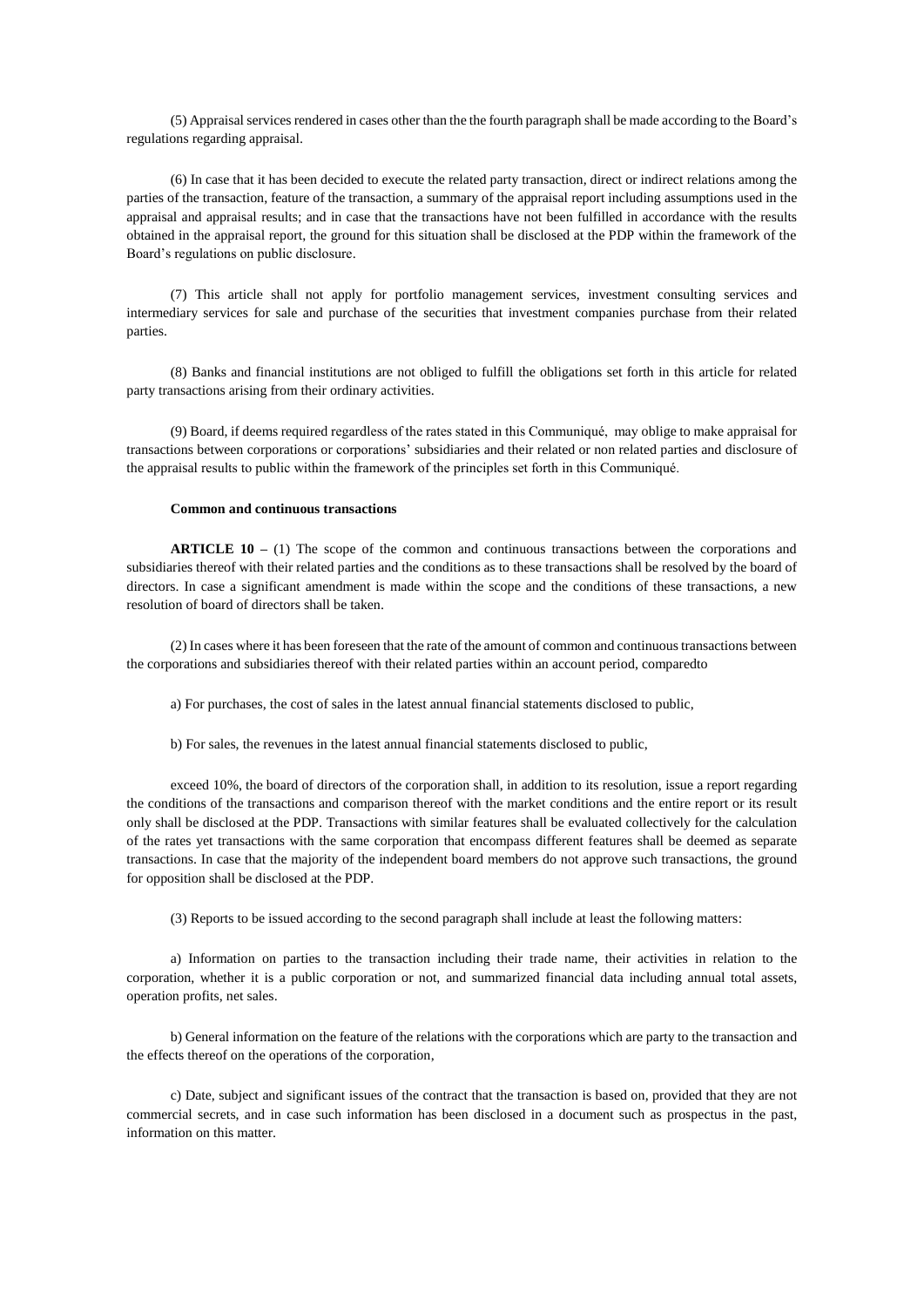ç) Criteria followed during the appraisal of the transaction's compliance with the market conditions.

d) Appraisal as to whether the transaction complies with the market conditions.

(4) Provisions of this article shall not apply in respect of dividend distributions, fulfillment of the right to acquire new shares in capital increases and payments with respect to the financial rights of the managers and portfolio management services, investment consulting services and intermediary services for sale and purchase of the securities purchased by the securities investment companies, real estate investment companies and venture capital investment companies from their related parties and related party transactions arising from the ordinary activities of the banks and financial institutions .

## **PART IV**

### **Other Obligations**

### **Investor relations department**

**ARTICLE 11 –** (1) Investor relations department shall be established in order to ensure the communication between the corporations and the investors and this department shall function directly under the general manager or vice general manager or one of the other equivalent executives and shall prepare a report at least once a year about the activities conducted and submit this report to the board of directors.

(2) Manager of the investor relations department shall have a "Capital Market Activities Advanced Level License Certificate" and a "Corporate Governance rating Specialist License" and shall be employed in the corporation as a full time manager and be appointed as a member of corporate governance committee. In so far, such personnel employed in securities investment companies are not obliged to be full time employed. The name, surname and contact information of the manager of the investor relations department and at least one of the department's employees, and the changes on these issues shall be disclosed at PDP within the framework of the Board's regulation on material events. In case that the department manager resigns, a new person shall be assigned within 30 days.

(3) The duty of the investor relations department may also be fulfilled by certain units provided that it is disclosed to public. In this case, the manager who is responsible from the most of the duties shall be deemed as the manager of the investor relations department and the duties set forth in the first paragraph shall be fulfilled by this personnel.

(4) In respect of the manager of the investor relations department of the corporations set forth in the third group designated as per this Communiqué, it is that he/she has either of the "Capital Market Activities Advanced Level License Certificate" and "Corporate Governance rating Specialist License" stated in the second paragraph or solely "Basic License On Capital Markets Activities".

(5) Major duties of the investor relations department are as follows:

a) To ensure that the records relating to the correspondence between the investors and corporation and any other information or documents thereof are kept proper, secure and up-to-date.

b) To respond to the written information requests of the shareholders regarding the corporation.

c) To prepare the documentation with respect to the general assembly meeting required to be submitted to the shareholders for their information and review and to take the measures in order to ensure that the general assembly meeting is conducted in accordance with the legislation, articles of association and other internal regulations.

ç) To supervise and pursue that the liabilities arising from the capital markets legislation including any matters with respect to corporate governance and public disclosure are fulfilled.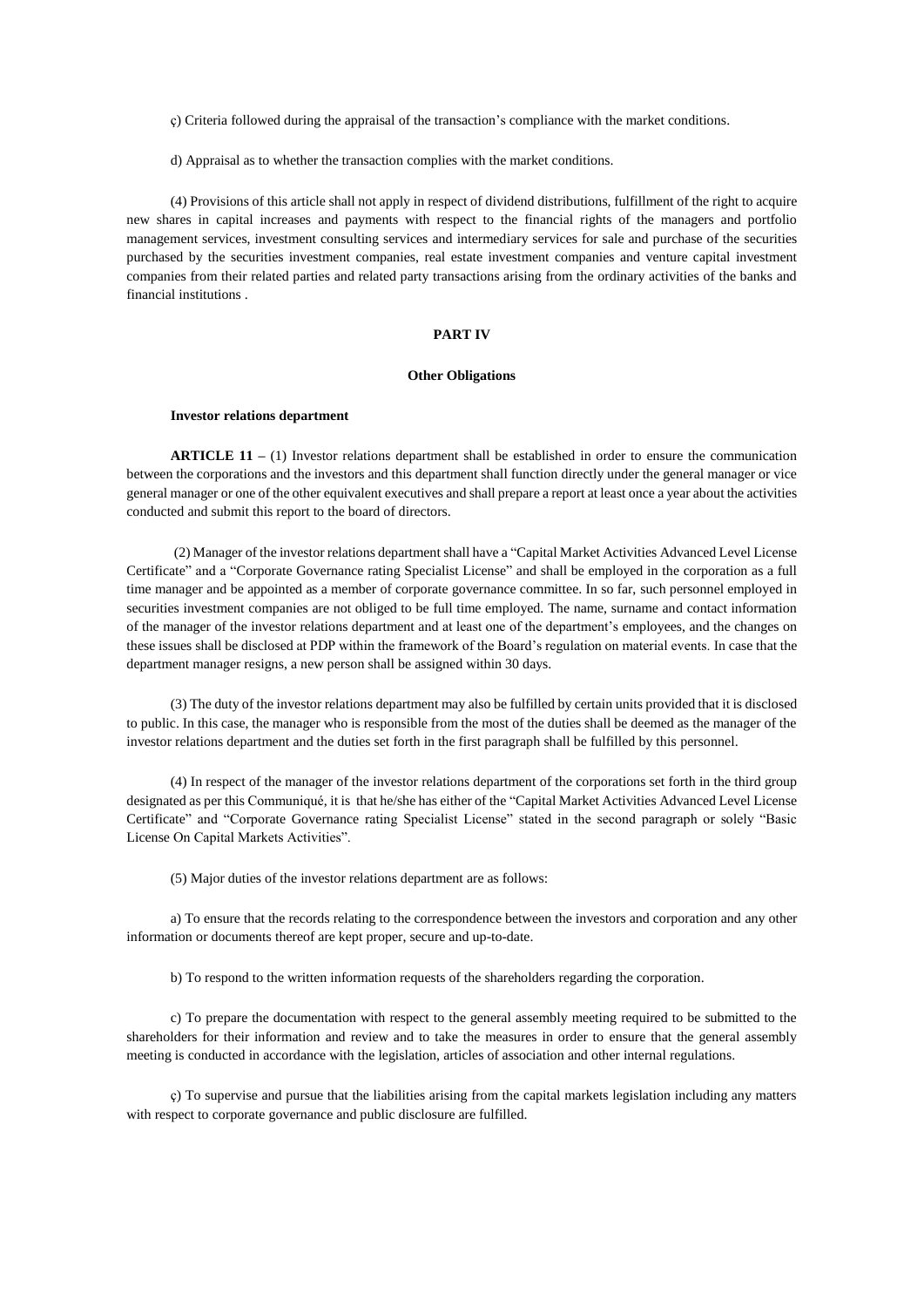(6) Corporations which have applied to the Board for offering their shares to public and/or for being admitted to the trading on the exchange for the first time shall fulfill their obligations within the scope of this article within six months as of the date on which their shares have been admitted to the trading on the exchange.

### **Collateral, pledge, mortgage and sureties**

**ARTICLE 12 –** (1) Corporations and subsidiaries thereof shall not grant collateral, pledge, mortgage and surety in favor of third parties, except those granted;

- a) In favor of their own legal entity,
- b) In favor of corporations that are fully consolidated in their financial statements,

c) In favor of other third parties for the purpose of conducting its own ordinary commercial activities.

(2) Collateral, pledge, mortgage and surety may be granted in favor of the associates and joint ventures in which there is direct capital contribution, in proportion of the directly contributed capital share.

(3) Under any condition, approval of the majority of the independent board members shall be required in the resolution of board of directors relevant to granting collateral, pledge, mortgage and surety in favor of third parties for the purpose of conducting their ordinary commercial activities. Board members who are also a related party shall not vote in the board of directors meetings in which this subject will be discussed. In cases where the majority of the independent board members do not approve such transactions, their ground of opposition shall be disclosed at PDP.

(4) Securities, pledge, mortgage and surety granted in favor of third parties and the income and benefits obtained from the securities, pledge, mortgage and surety granted shall be inserted as a separate agenda item in the ordinary general assembly meeting.

(5) Corporations which have applied to the Board for offering their shares to public and/or for being admitted to the trading on the exchange for the first time shall reduce their existing collateral, pledge, mortgage and surety breaching this article to zero level until the end of the fourth year following the year on which their shares have been admitted to the trading on the exchange.

(6) Provisions of this article shall not apply in respect of the collateral, pledge, mortgage and surety granted in favor of the third parties by the investment corporations, banks and financial institutions.

### **PART V**

## **Miscellaneous and Final Provisions**

# **Rates and amounts**

**ARTICLE 13 –** (1) Board is authorized to change the rates and the amounts in this Communiqué.

(2) Transactions fulfilled with the aim of standing under the limits set forth in this Communiqué, such as completion of the transaction in a number of times or changing the accounting policies, shall not be allowed

## **Authority of the Board**

**MADDE 14** – (1) Board, if deems necessary, may bring obligations for corporations whose shares are not tradedon the exchange and for banks whose shares are not traded on the exchange provided the opinion of the Banking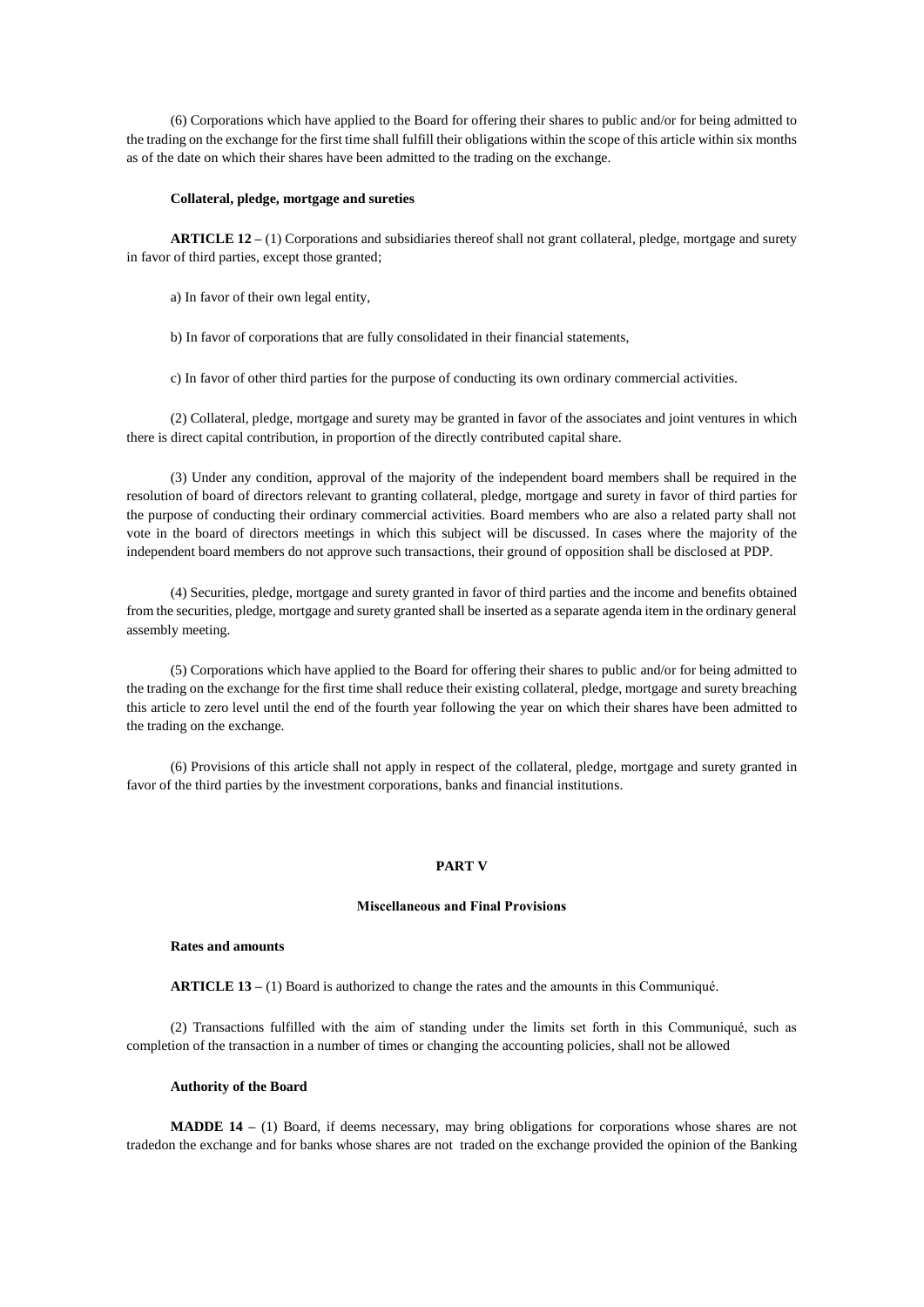Regulatory and Supervisory Agency is obtained, considering the criteria such as size of balance sheet and capital, the sector of the field of activity.

## **Repealed communiqués**

**ARTICLE 15 –** (1) Communiqué on Determination and Implementation of the Principles of Corporate Governance (Serial: IV, No: 56) published in the Official Gazette dated 30 December 2011 and numbered 28158 and Communiqué on Principles to be Followed by Joint Stock Corporations subject to Capital Markets Law (Serial: IV, No: 41) published in the Official Gazette dated 19 March 2008 and numbered 26821 have been repealed.

(2) References made in other regulations of the Board to the communiqués stated in the first paragraph shall be deemed made to this Communiqué.

## **Transition process**

**TRANSITIONAL ARTICLE 1 –** (1) Corporations shall comply to Article 11 until 30 June 2014.

(2) Corporations shall comply to Article 12 until 31 December 2014.

### **Enforcement**

**ARTICLE 16 –** (1) This Communiqué shall enter into force on the date of its publication.

## **Execution**

**ARTICLE 17 –** (1) The provisions of this Communiqué shall be executed by the Board.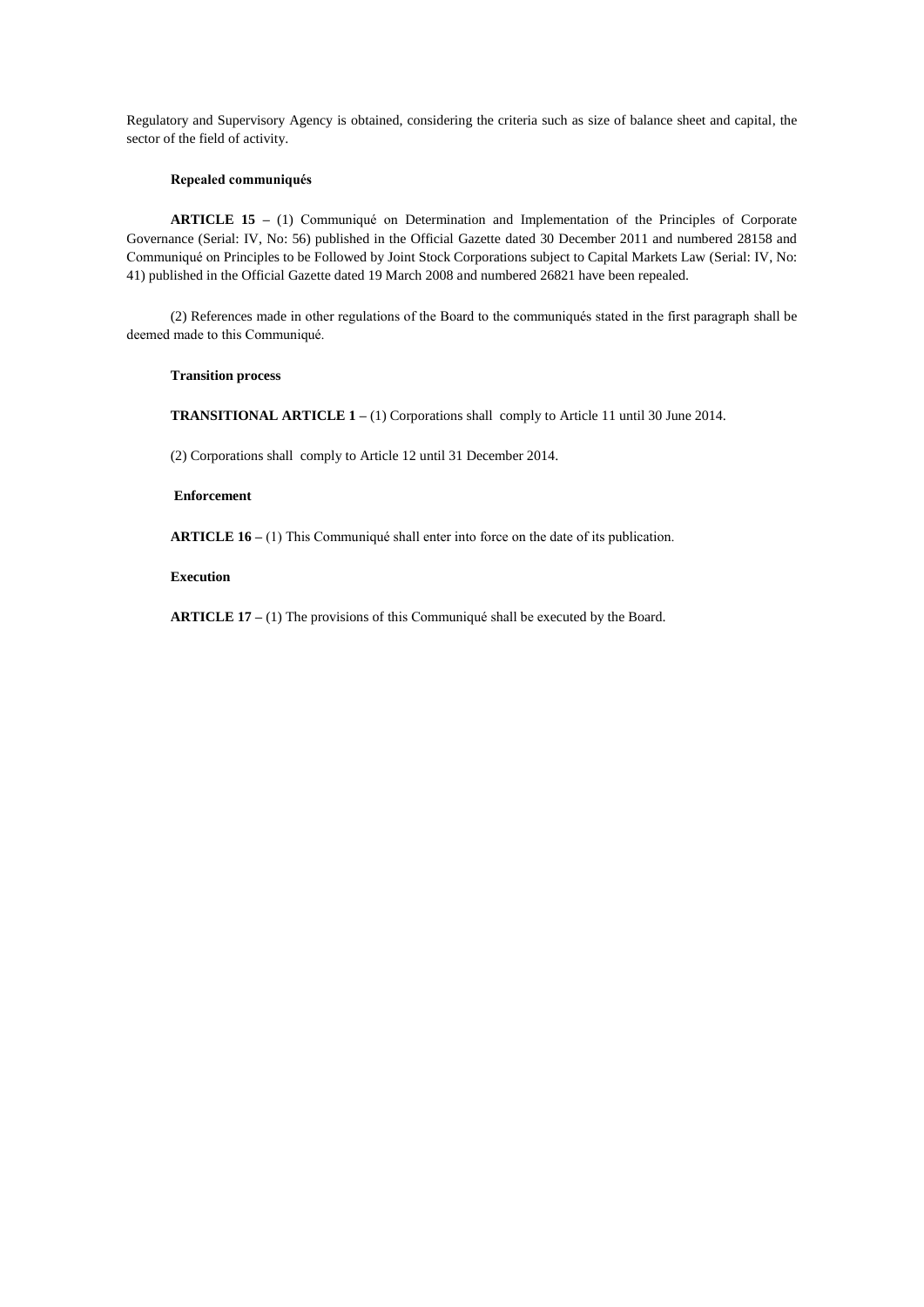### **ANNEX-1**

## **CAPITAL MARKETS BOARD**

## **PRINCIPLES OF CORPORATE GOVERNANCE**

### **1. SHAREHOLDERS**

### **1.1. Facilitating the Exercise of Shareholders Rights**

**1.1.1.** As well as the corporation's organs, "Investor Relations Department" shall also have an active role in facilitating the protection and exercise of the shareholders rights, mainly the rights to obtain information and to examine.

**1.1.2.** Information and disclosures which may affect the exercise of the shareholders rights shall be made available and up-to-date on the corporate website for utilization of the investors.

### **1.2. Right to Obtain Information and to Examine**

**1.2.1.** Management of the corporation shall refrain from transactions that would complicate the conduct of special audit.

### **1.3. General Assembly**

**1.3.1.** Following information shall be announced conspicuously in the corporate website of the corporation and at PDP, at least three weeks before the general assembly meeting excluding the days of announcement and the meeting, together with the documentation which shall be submitted to the shareholders for their examination as per Article 437 of the Turkish Commercial Code dated 13 January 2011 and numbered 6102 and with the notifications and explanations that the corporation shall make in accordance with the relevant legislation:

a) Total number of shares and voting rights reflecting the current corporate structure as of the date that the announcement and should the corporation have privileged shares, number of privileged shares and voting rights for each privileged share group and information on the feature of the privileges.

b) Changes in the management and activities of the corporation and subsidiaries thereof that took place in the past accounting period or that are planned for future accounting periods, which may affect the activities of the corporation significantly and information on the reasons for such changes.

c) In case the general assembly meeting agenda includes dismissal, change or election of board of directors members, the grounds for their dismissal and change and with respect to the persons whose candidacy has been declared to the corporation; their curricula vitae, duties that they have conducted in the last ten years and reasons for their resignation, feature and materiality level of their relation with the corporation and its related parties, whether they are independent or not, and information on similar issues which may affect the activities of the corporation should these persons are elected as members of board of directors.

ç) Written requests of shareholders submitted to the Investor Relations Department for inclusion of an item into the agenda and should the board of directors have not accepted the proposals,, such proposals which have not been accepted and grounds for their refusal.

d) In case the agenda includes amendment of articles of association, relevant resolution of the board of directors and former and new versions of the articles of association.

**1.3.2.** While preparing the agenda for the general assembly, each proposal shall be submitted under a separate topic and each topic in the agenda shall be phrased explicitly and in a manner not to cause different interpretations.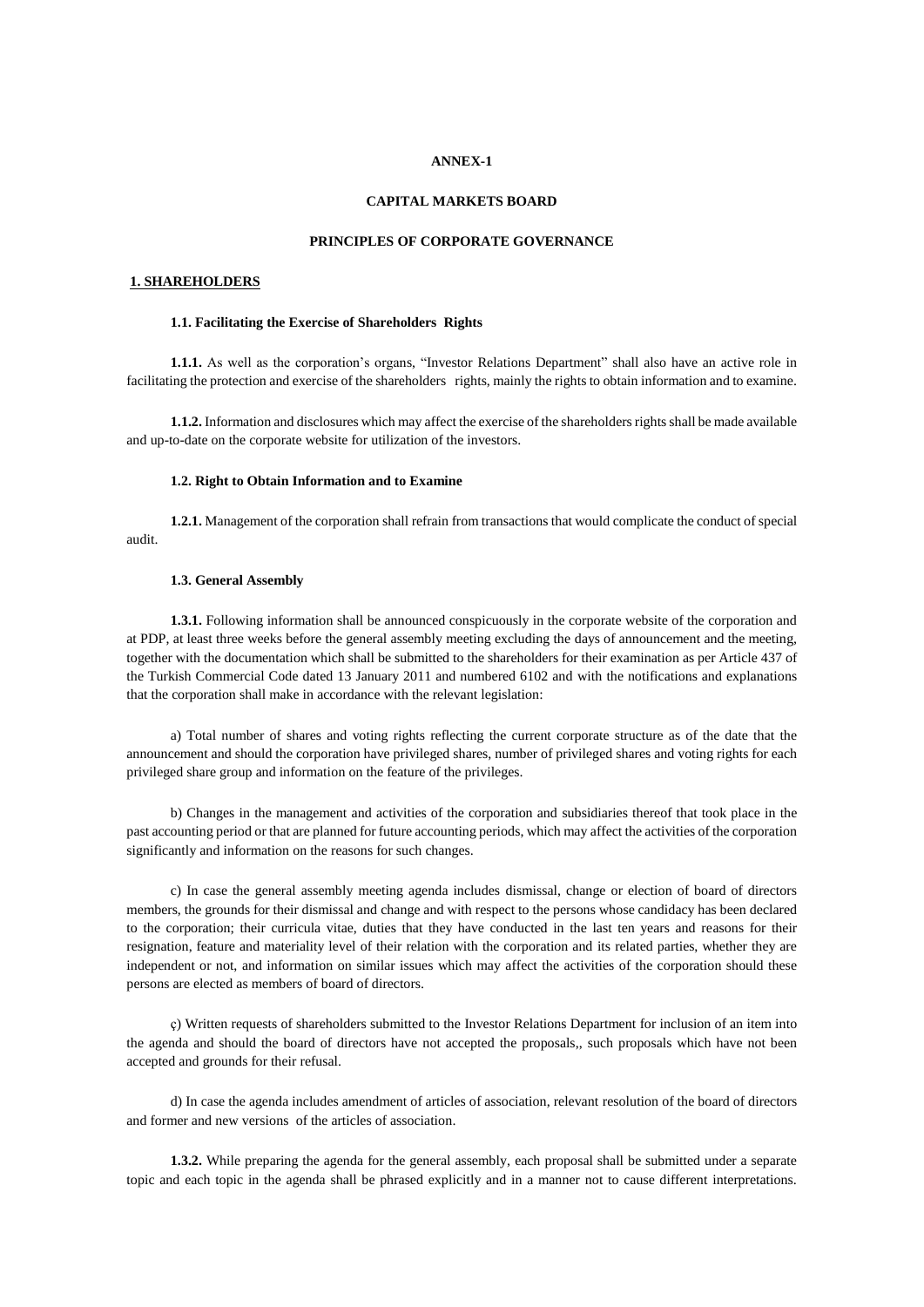Attention shall be paid for not using expressions such as "other", "miscelleanous" etc. in the agenda. Information to be provided before the general assembly meeting shall be given by referring to the relevant agenda items.

**1.3.3. In order to promote the attendance of the shareholders, the general assembly meeting shall be conducted in a manner not to cause an inequality among the shareholders and to provide the attendance of the shareholders with minimum cost. For this purpose, the meeting shall be conducted at the place where the shareholders exist in nominal majority, provided that this matter is set forth in the articles of association.**

**1.3.4. The chairman of the meeting shall be prepared and obtain the required information in advance regarding the conduct of the general assembly meeting in accordance with the Turkish Commercial Code, the Law and relevant legislation.**

**1.3.5. The chairman of the meeting shall be attentive in the general assembly meeting that the agenda items should be expressed in an objective and detailed manner with a clear and comprehensible method. Shareholders should be provided with equal opportunities to express their opinions, and raise questions. The chairman of the meeting shall ensure that each question imposed by the shareholders and which is not a commercial secret is responded directly in the general assembly. In case the question posed is not related to the agenda or is too complicated to be responded during the meeting, then the question shall be responded in writing within 15 days by the Investor Relations Department. All questions posed in the general assembly meeting and all responses to these questions shall be announced to public via the corporation's website by the Investor Relations Department within 30 days at the latest following the date of the general assembly meeting.**

**1.3.6. In cases where shareholders who have a management control, members of board of directors, managers with administrative liability and their spouses, relatives by blood or marriage up to second degree conduct a significant transaction with the corporation or subsidiaries thereof which may cause a conflict of interest, or/and conduct a transaction on behalf of themselves or a third party which is in the field of activity of the corporation or subsidiaries thereof, or become an unlimited shareholder to a corporation which operates in the same field of activity with the corporation or subsidiaries thereof, such transactions shall be included in the agenda as a separate item for providing detailed information at the general assembly meeting on the matter and recorded in the minutes of meeting.**

**1.3.7. Save for the principles under (1.3.6), persons who have the opportunity to access information of the corporation in a privileged way shall inform the board of directors to have this item add to the agenda in order to provide information at the general assembly regarding the transactions that they have conducted on their behalf within the scope of the corporation's field of activity.**

**1.3.8. It shall be ensured that the members of board of directors, other related persons, officers who are responsible in preparation of the financial statements and the auditors be present at the general assembly meeting in order to provide required information and respond the questions in relation to the specific items of the agenda.**

**1.3.9. In respect of the transactions of the Corporations,**

**a) In transactions i.e. asset and service purchase and obligation transfer transactions, the rate of the transaction amount comparing to the total asset amount as per the latest financial statements disclosed to public or to the revenue amount as per the latest financial statements disclosed to public or to the value of the corporation to be calculated on the basis of the average of the daily corrected weighted average prices of the six-month term prior to the board of directors resolution date,**

**b) In transactions i.e. asset and service sale, the rate of the transaction amount (in case the net book value of the asset is higher, the rate of the net book value) comparing to the total asset amount as per the latest financial statements disclosed to public or to the revenue amount (in cases that the asset is transferred, leased out or right in rem is established thereon, the rate of the profit earned from the asset comparing to the profit of the corporation before the taxation on its ongoing operations as per the latest financial statements) (except for establishment of right in rem arising from ordinary activities of the banks and financial institutions) as per the latest financial**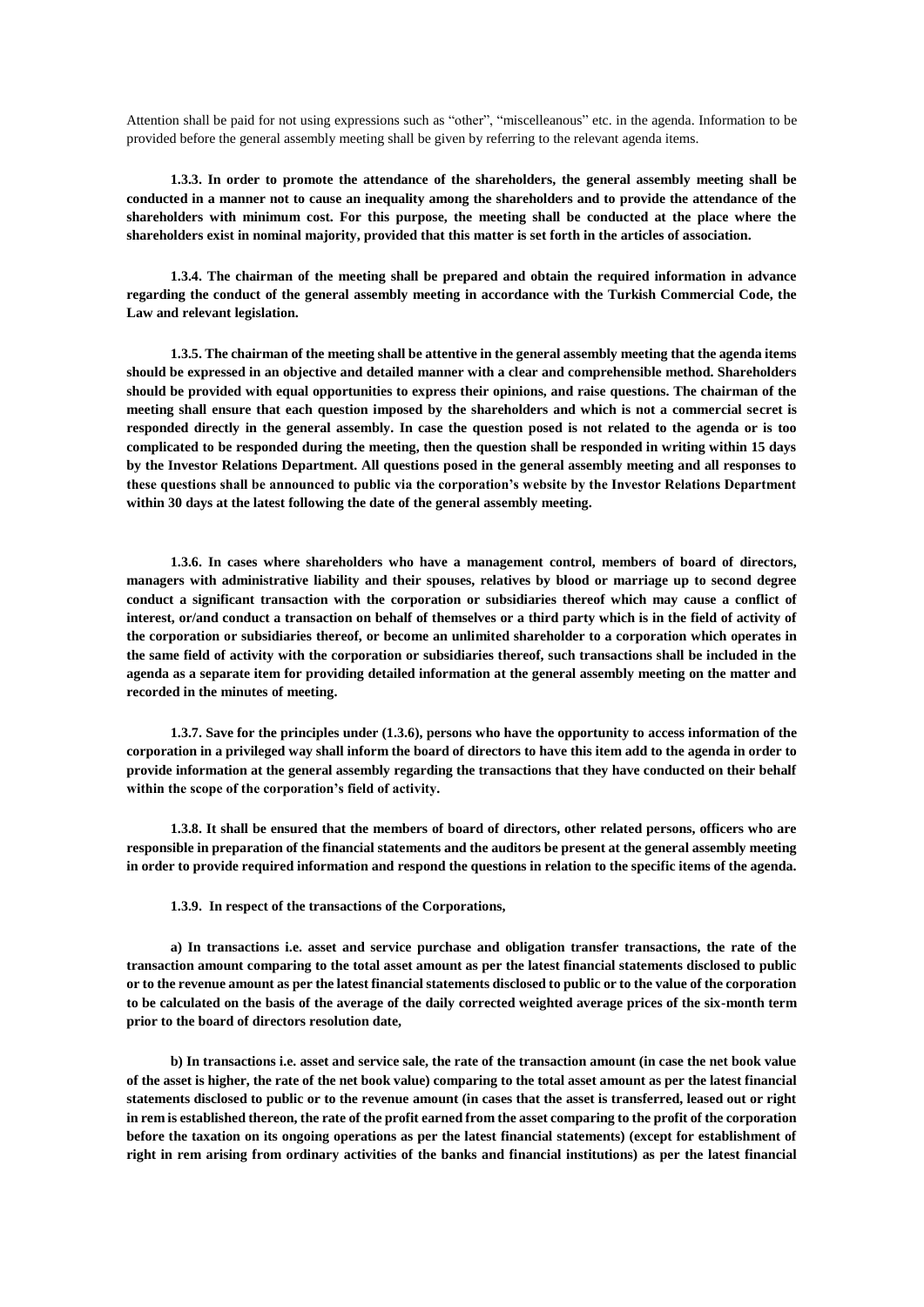**statements disclosed to public or to the value of the corporation to be calculated on the basis of the average of the daily corrected weighted average prices of the six-month term prior to the board of directors resolution date,**

**exceed 10% or an activity is ceased; approval of the majority independent members shall be required in order to execute the board of directors resolution in relation to such transactions. In case that the board of directors resolution has not been taken with the unanimity of the attending members, the signed board of directors resolution and the dissenting opinions shall be disclosed at PDP.** 

**In lease transactions and/or other transactions in which cash flows may be certainly dissociated, net present value of the total annual gross lease income/expense and/or other income/expense calculated in accordance with the reduced cash flow method shall be taken into consideration as the transaction amount.** 

**In case that the majority of the independent board members do not approve the transaction, this situation shall be disclosed at PDP in a manner including a satisfactory explanation and the transaction shall be submitted to the approval of the general assembly. In general assembly meetings, the principles in the sixth paragraph of Article 29 of the Law shall apply.**

**In case that, the rates calculated within the framework of the principles stated in this paragraph are negative or non-applicable for the reasons such as obtaining unreasonably high results, such rates shall not be taken into consideration during assessment and this situation shall be disclosed at PDP in a manner including a satisfactory explanation. In case where the amount corresponding to 10% of the revenue is lower than the amount corresponding to two per thousand of the total shareholders' equity; rate based on the revenue shall not be deemed applicable.**

**1.3.10. A policy regarding donations and contributions shall be formed and submitted to the approval of the general assembly. Information regarding the amounts and beneficiaries of all donations and contributions made within the term in line with the policy approved by the general assembly and the amendments in the policy shall be provided to the shareholders through a separate item at the general assembly meeting.**

**1.3.11. General assembly meetings may be conducted open to public including stakeholders and media, provided that those shall not have right to speak and a provision may be included in the articles of association in this respect.**

**1.4. Voting Right**

**1.4.1. Any actions that may complicate the use of voting rights must be avoided. Each shareholder should be given the opportunity to exercise his/her voting right, including cross border voting, in the most appropriate and convenient manner.**

**1.4.2. Privileges regarding voting rights should be avoided. In case there is a privilege in the voting right, the privileges in a feature to prevent the holders of publicly traded shares from being represented at the board of directors of the corporations shall in principle be revoked.**

**1.4.3. In case cross ownership is associated with a controlling relationship, the corporations in such cross ownership shall avoid exercising his/her voting right in the general assembly meeting of the corporations in which they have cross ownership, provided that s no compulsory cases arise, such as ensuring a quorum and this matter shall be disclosed at the PDP in accordance with the relevant legislation.**

**1.5. Minority Rights**

**1.5.1. Maximum diligence shall be paid for the exercise of minority rights.**

**1.5.2. Minority rights may be defined in the articles of association for shareholders holding less than one twentieth of the capital of the corporation. The scope of minority rights may be enlarged in the articles of association.**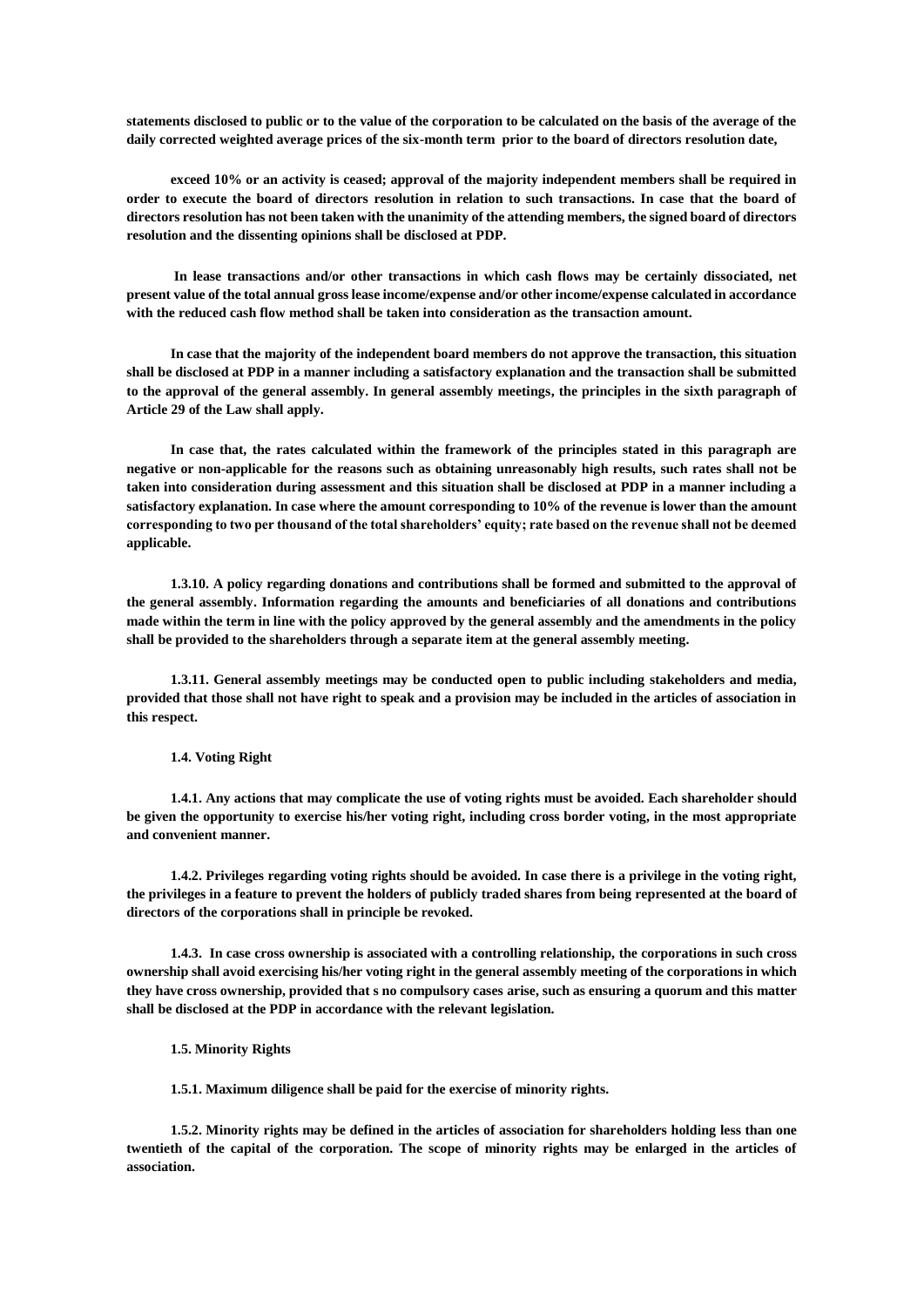### **1.6. Dividend Right**

**1.6.1. The corporation shall have a clearly defined and consistent dividend distribution policy. This policy shall be submitted for the approval of the shareholders at the meeting of general assembly and shall be disclosed to public via the corporate website of the corporation.**

**1.6.2. Policy of dividend distribution shall comprise the minimum information to ensure that the shareholders can foresee the procedure and principles of distribution of the dividend that the corporation shall obtain in the future.**

**1.6.3. In case the board of directors proposes not to distribute dividends to the general assembly, the reason for such proposal and information as to use of the dividend shall be included into the agenda item regarding dividend distribution.**

**1.6.4. A balanced policy shall be followed with regard to the dividend distribution between the benefits of the shareholders and the corporation.** 

### **1.7. Transfer of Shares**

**1.7.1. Practices that would complicate the free transfer of the shares shall be avoided.**

## **2. PUBLIC DISCLOSURE AND TRANSPARENCY**

#### **2.1. Corporate Website**

**2.1.1. Further to the information mandatory to disclose pursuant to the relevant legislation, the corporate website of the corporation shall also include trade registry information; up-to-date information about the shareholder and management structure; detailed information about privileged shares, the final version of the corporation's articles of association together with date and numbers of the Turkish Trade Registry Gazettes in which amendments are published; material information disclosures; financial statements, annual reports, prospectuses and other documents for public disclosure, agendas of the general assembly meetings, lists of attendees and meeting minutes, form for proxy voting at the general assembly meeting, mandatory information forms prepared for tender offer or proxy solicitation and similar forms, should the corporation has any policy for buy-back, policy of dividend distribution, policy of information, ethic rules formed by the corporation and information requests from the corporation and question and complaints and the answers to them under the topic of frequently asked questions. In this context, the corporate website shall contain information of the last 5-yearterm at the minimum.**

**2.1.2. Shareholding structure of the corporation, names, number and ratio of shares, and the privilege of the real person shareholders who own more than 5% shareholding cleared from indirect relations and cross ownership relations shall be disclosed by being updated at least in every 6 months.**

**2.1.3. Notifications of financial statements except for material event and notes, which are mandatory to be disclosed to public in accordance with capital markets legislation shall be disclosed at PDP in English as well as in Turkish. Disclosures made in English shall be true, full, direct, comprehensible, satisfactory and consistent with the Turkish version thereof as a summary, to the extent that the disclosure assists the beneficiaries to makea decision.** 

**2.1.4. Information in the website shall be prepared also in foreign languages to be selected in line with the requirements, in completely same content with the Turkish version, for the utilization by the international investors.**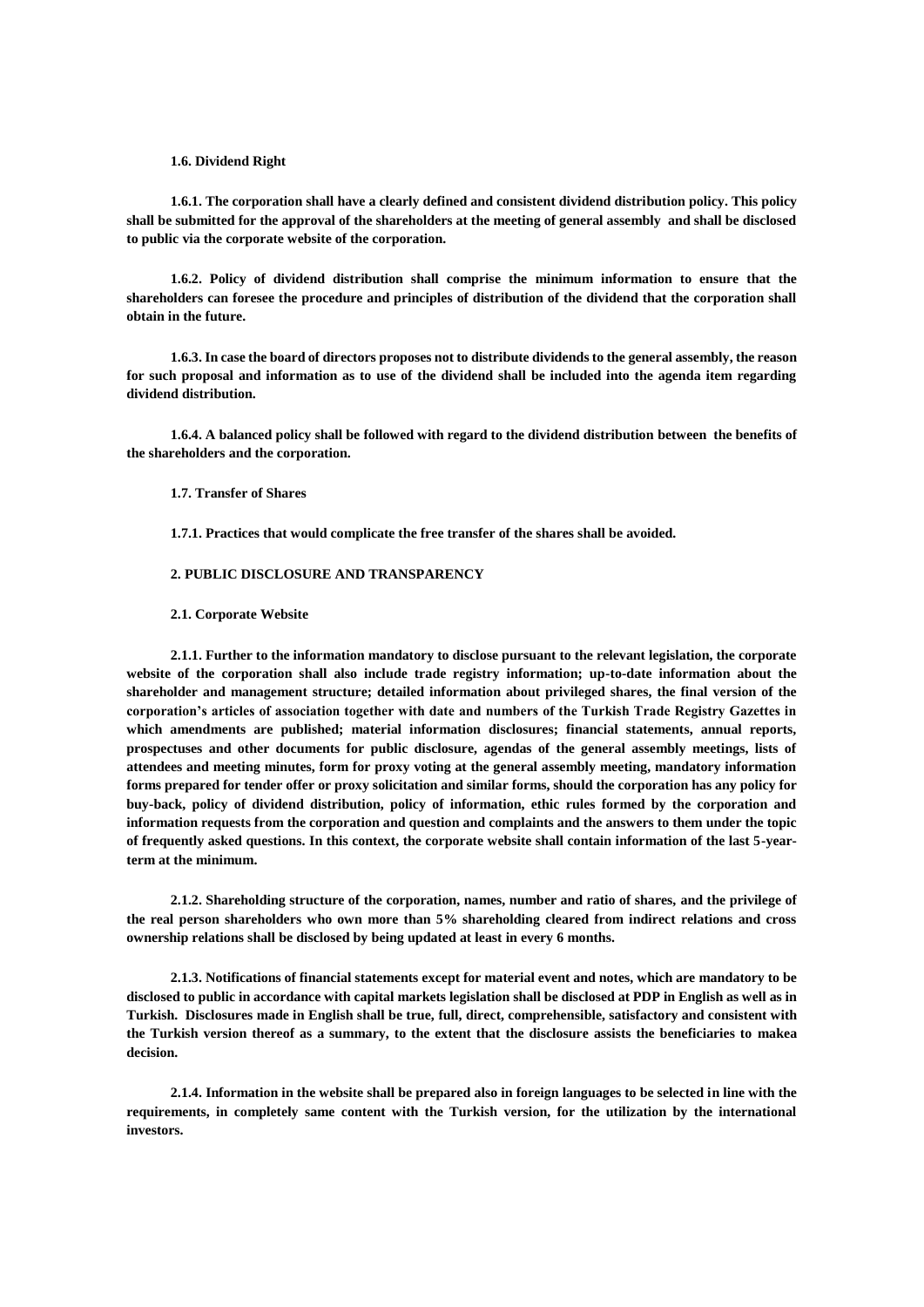#### **2.2. Annual Report**

**2.2.1. The board of directors shall issue the annual report in a detailed way to ensure that the public can reach the complete and true information with respect to the activities of the corporation.**

**2.2.2. In addition to the information under the relevant legislation and the principles of corporate governance, annual reports shall also include;**

**a) Information on the duties of the members of the board of directors and executives conducted out of the company and declarations on independence of the members of board of directors,**

**b) Information on the members of the committees formed within the structure of the board of directors, the meeting frequency of these committees, the evaluation of the board of directors regarding the working principles including the conducted activities and the efficiency of the committees,**

**c) Number of meetings of the board of directors in a year and attendance of the members of board of directors to these meetings,**

**ç) Information on amendments in the legislation which may significantly affect the activities of the corporation,** 

**d) Information on significant lawsuits filed against the corporation and the possible results thereof,**

**e) Information on the conflicts of interest of the corporation among the institutions that it purchases services on matters such as investment consulting and rating and the measures taken by the corporation in order to avoid from these conflicts of interest,**

**f) Information on the cross ownership subsidiaries that the direct contribution to the capital exceeds 5%,**

**g) Information on social rights and professional training of the employees and activities of corporate social responsibility in respect of the corporate activities that arises social and environmental results.**

### **3. STAKEHOLDERS**

**3.1. Corporation's Policy on Stakeholders**

**3.1.1. Stakeholders are persons, institutions or interest groups that are related with the achievement of goals or activities of the corporation such as employees, creditors, clients, suppliers, syndicates, several non-profit organizations. The corporation in its transactions and activities shall protect the rights of the stakeholders which have been regulated in legislation and reciprocal contracts. In case the rights of the stakeholders are not protected by the relevant legislation and reciprocal contracts, the rights of the stakeholders shall be protected within the framework of bona fides principles and within the capabilities of the corporation.**

**3.1.2. Effective and rapid compensation should be offered in case the rights of the stakeholders that are protected under the relevant legislation and contracts are violated. The corporation shall make it convenient to provide the utilization of the mechanisms such as compensation provided for the stakeholders as per the legislation. Furthermore, the corporation shall form a policy on compensation towards the corporation's employees and disclose this policy to public via the corporate website.**

**3.1.3. Stakeholders shall be informed adequately with regard to the corporation's policy and procedures on protection of their rights by using the corporate website as well.**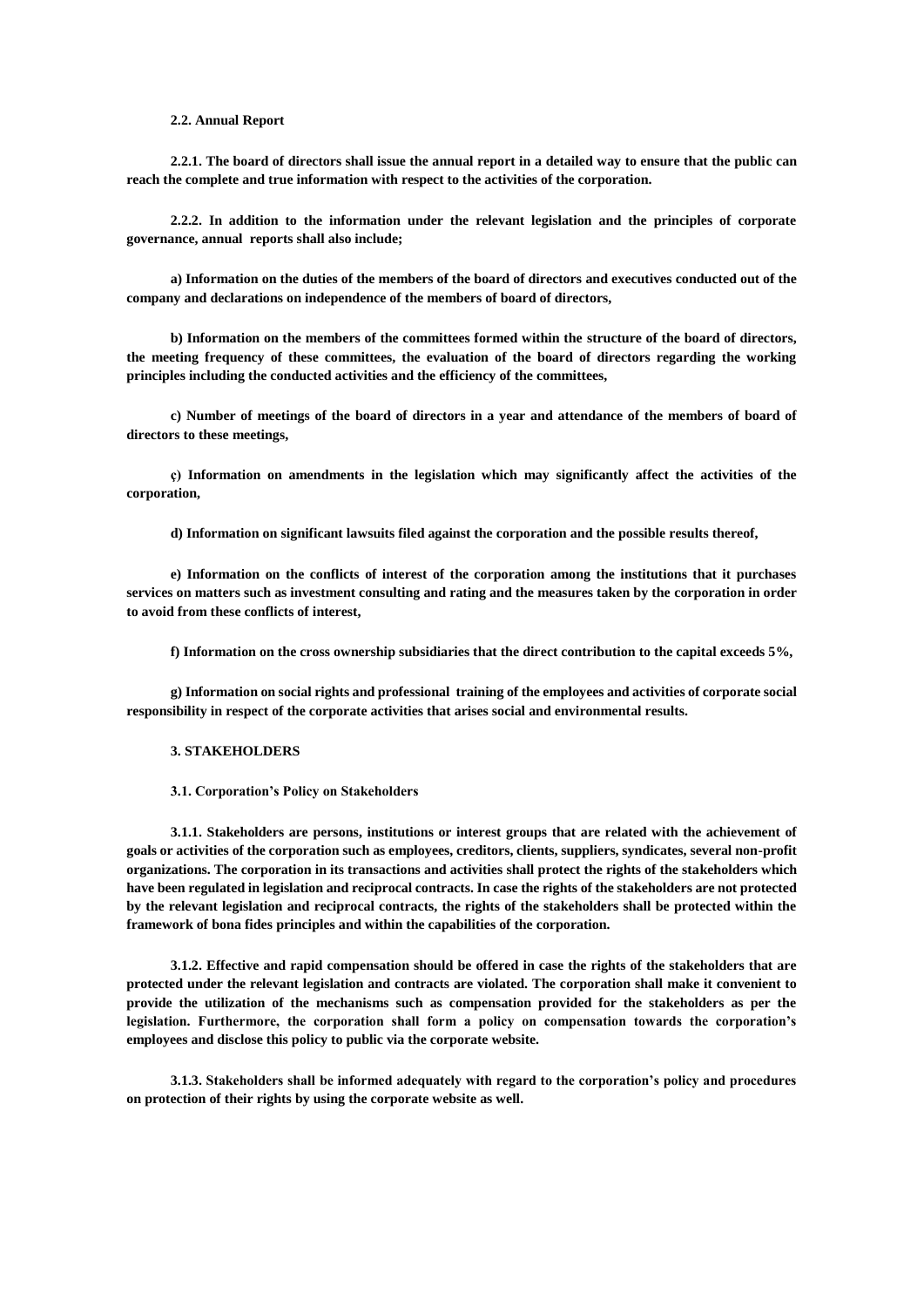**3.1.4. Corporation shall establish the required mechanisms for informing the corporate governance committee or audit committee by the stakeholders on transactions breaching the relevant legislation of the corporation and which are not ethically acceptable.**

**3.1.5. In cases that conflicts of interest rises among the stakeholders or a stakeholder is involved in more than one interest group; a balanced policy, as far as possible shall be followed with regard to protection of the vested rights and each right shall be aimed to be protected independently.**

**3.2. Supporting the Participation of the Stakeholders in the Corporation's Management**

**3.2.1. Models supporting the participation of the stakeholders, primarily corporation's employees, to the management shall be developed in a manner not to hinder the activities of the corporation. Such models adopted by the corporation shall be incorporated to the internal regulations or articles of association of the corporation.**

**3.2.2. With respect to the significant decisions which affect stakeholders, opinions of the stakeholders shall be taken.**

**3.3. Human Resources Policy of the Corporation**

**3.3.1. When establishing employment policies and preparing career plans, the corporation shall adopt the principle to provide equal opportunities to individuals who have similar specifications. In cases where the change of duty of the managers may cause defects in the corporate governance, a succession plan shall be made with respect to the determination of the managers to be appointed.** 

**3.3.2. Criteria as to employment shall be determined in written form and be respected.**

**3.3.3. Corporation shall be fair in all rights provided to the employees, organize training programs for improvement of the knowledge, skill and experience of the employees and issue training policies.**

**3.3.4. Corporation shall organize meetings for informing the employees on issues such as financial status of the corporation, remuneration, career planning, education, health and exchange opinion.** 

**3.3.5. Decisions taken in relation to the employees or developments relevant to the employees shall be notified to the employees or representatives thereof and the opinion of the syndicate shall also be taken in this kind of decisions.**

**3.3.6. Job definition and distribution of duty and criteria of performance and awarding shall be announced to the employees. Productivity shall be considered in determination of the remuneration and other benefits granted to the employees. Corporation may arrange employee stock ownership plans.** 

**3.3.7. Measures shall be taken in order to prevent discrimination of race, religion, language and gender among the employees and to protect the employees against any physical, spiritual and emotional mistreatments in the corporation.**

**3.3.8. Corporation shall support the recognition of the freedom to establish association and the right of collective bargaining efficiently.**

**3.3.9. Safe working environment and conditions shall be ensured for the employees.**

**3.4. Relations with Customers and Suppliers**

**3.4.1. Corporation shall take all measures in order to ensure that its customers are fully satisfied with the marketing and sale of its goods and services.**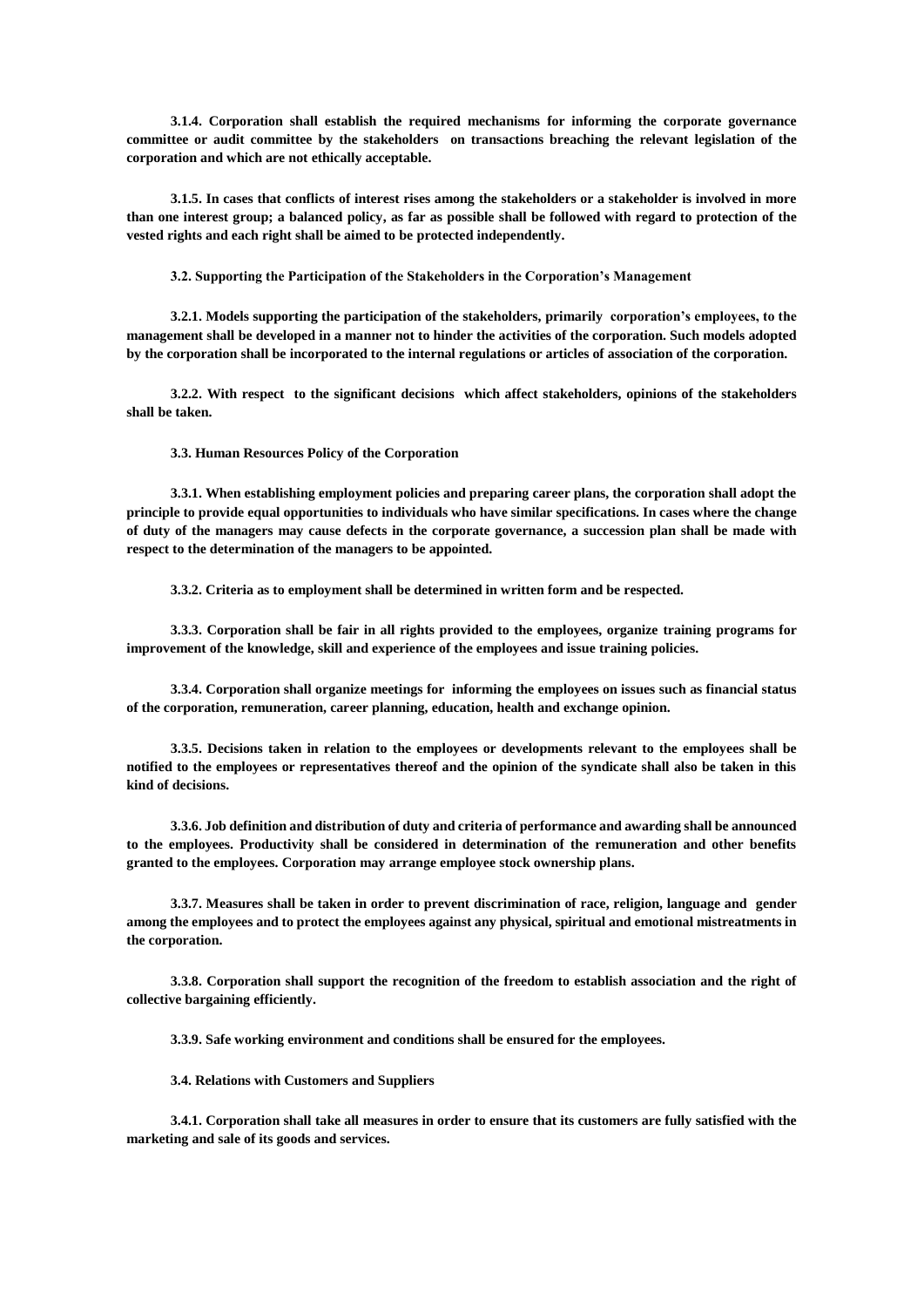**3.4.2. The requests of customers concerning their purchases to the goods and services shall be handled in a quick and efficient manner, and any delay in handling customers' requests shall be acknowledged before the end of the time period.**

**3.4.3. The corporation shall comply with the quality standards of goods and services and be attentive to preserve the standard. For this purpose, a specific guarantee shall be provided with respect to quality.**

**3.4.4. Corporation shall be diligent to keep the confidentiality of the commercial secrets of the customers and suppliers.** 

**3.5. Ethical Rules and Social Responsibility**

**3.5.1. The operations of the corporation shall be carried out in accordance with the ethical rules disclosed to public via the corporate website.**

**3.5.2. Corporation shall be sensitive towards its social responsibilities and comply with the regulations and ethical rules with respect to environment, consumers, public health. Corporation shall support and respect the internationally recognized human rights. Corporation shall combat against any kind of corruption including embezzlement and bribery.**

### **4. BOARD OF DIRECTORS**

### **4.1.Function of The Board of Directors**

**4.1.1. Board of directors keeps in balance a corporation's risk, growth and return at the most appropriate level through strategic decisions and manages and represents the corporation by firstly protecting the long-term benefits of the corporation through rational and prudent risk management.**

**4.1.2. Board of directors defines the strategic targets of the corporation, determines the manpower and financial resources that the corporation would require, and audits the performance of the management.**

**4.2. Principles of Activity of the Board of Directors**

**4.2.1. Board of directors shall conduct its activities in a transparent, accountable, fair and responsible way.**

**4.2.2. In case there is delegation of duty among the board members, duties and authorities of the members of the board of directors shall be announced in its annual report.**

**4.2.3. Board of directors, by obtaining the opinions of the relevant committees of the board of directors, shall establish internal control systems consisting of information systems and information processes and risk management which may reduce to minimum the effects of the risks on stakeholders of the corporation, mainly on shareholders.**

**4.2.4. Board of directors shall review the efficiency of their risk management system and internal control system at least once a year. The Board of directors shall grant information regarding the function and efficiency of the internal control system in its annual report.**

**4.2.5. Authorities of the chairman of the board of directors and the chief executive officer/general manager shall be explicitly separated and this separation shall be set forth in the articles of association in written form. No one in the corporation shall be delegated with limitless decision-making authority.**

**4.2.6. In case it has been resolved that the chairman of the board of directors and the chief executive officer/general manager would be the same person, this situation shall be disclosed at PDP with its grounds.**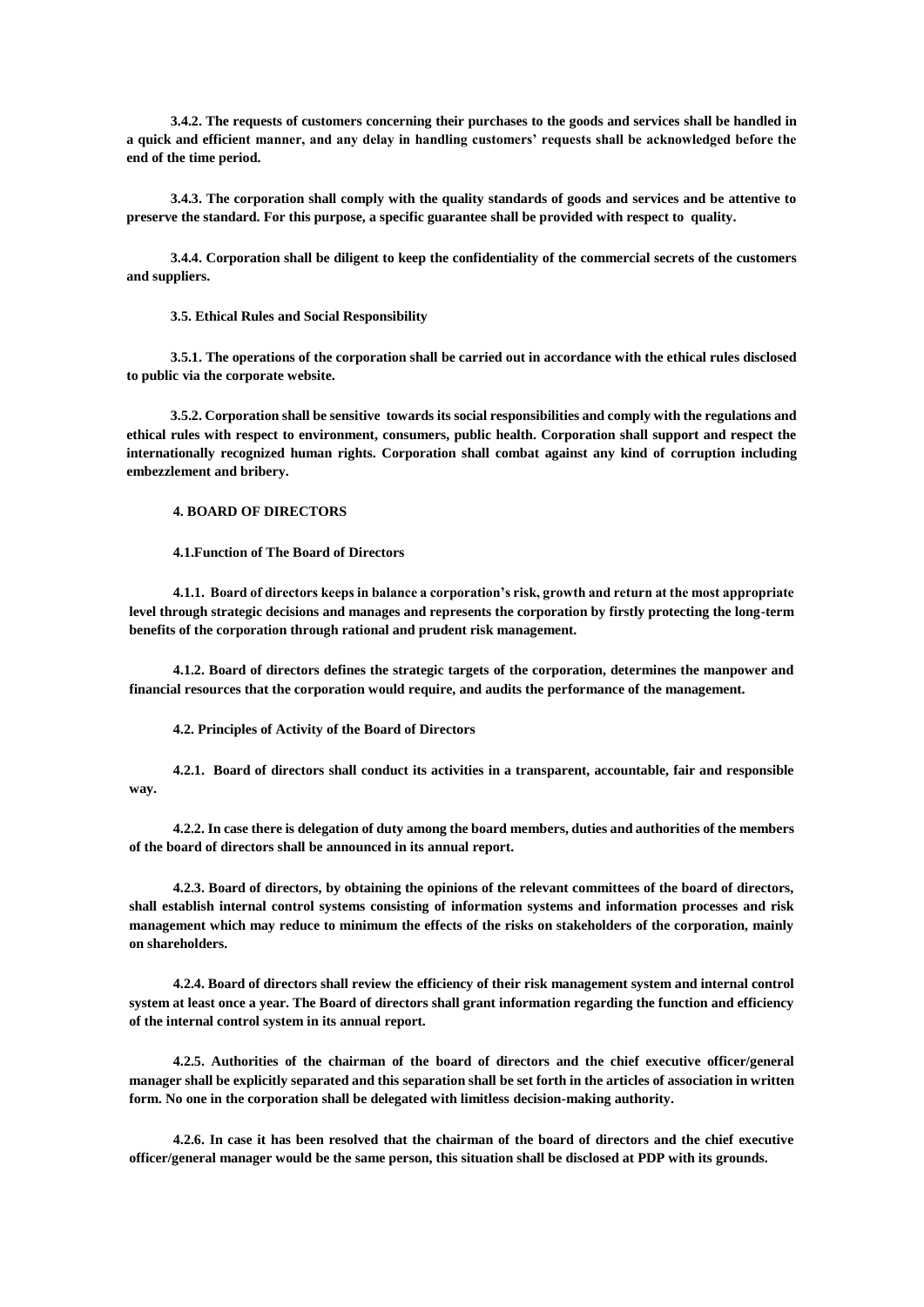**4.2.7. The board of directors shall act as a pioneer in providing efficient communication between the corporation and the shareholders, in resolving and in settling disputes that may arise between these and for this purpose it shall be in close cooperation with the corporate governance committee and Investor Relations Department.**

**4.2.8. Corporation's damage that may be caused due to the faults of the board of directors during the charge of their duties shall be insured for an amount exceeding 25% of the corporation's capital and this matter shall be disclosed at PDP.**

**4.3. Structure of the Board of Directors**

**.** 

**4.3.1. The number of members of the board of directors, provided that the number is not less than five in any case, shall be determined in order to ensure that the board members conduct productive and constructive activities, make rapid and rational decisions and efficiently organize the formation and activities of the committees.**

**4.3.2. A Majority of the members of the board of directors shall consist of members who do not have an executive duty. A Non-executive member of the board of directors shall be the person who does not have any administrative duty other than being a board member or any executive unit subsidiaries to himself/herself and is not involved in the daily work routine or ordinary activities of the corporation.**

**4.3.3. There shall be independent members from among the non-executive board members who have the ability to fulfill their dutiesimpartially.**

**4.3.4. The number of independent board members cannot be less than one third of the total number of board of directors. In calculation of the number of independent board members, fractions shall be considered as the following whole number. In any case, the number of independent board member shall not be less than two.**

**4.3.5. The term of office of the independent members of the board of directors shall be up to three years and it shall be possible to nominated as a candidate and elected again.**

**4.3.6. A member of the board of directors who meet the following criteria shall be referred to as an "independent member":**

**a) Not to have a relationship in terms of employment at an administrative level to take upon significant<sup>1</sup> duty and responsibilities within the last five years, not to own more than 5% of the capital or voting rights or privileged shares either jointly or solely or not to have established a significant commercial relation<sup>2</sup> between the corporation, companies on which the corporation hold control of management or significant effect and shareholders who hold control of management of the corporation or have significant effect in the corporation and legal entities on which these shareholders hold control of management and himself/herself, his/her spouse and his/her relatives by blood or marriage up to second degree,**

**b) Not to have been a shareholder (5% and more), an employee at an administrative level to take upon significant duty and responsibilities or member of board of directors within the last five years in companies that the corporation purchases or sells goods or service at a significant level within the framework of the contracts executed, especially on audit (including tax audit, statutory audit, internal audit), rating and consulting of the corporation, at the time period when the corporation purchases or sells services or goods.**

 $<sup>1</sup>$  In order for the detection as to whether there is control, provision of TFRS 10 and as to whether there is significant effect</sup> provision of TMS 28 shall be taken into consideration.

<sup>&</sup>lt;sup>2</sup> In case that the corporations within the scope of this subparagraph are non-active in the last three account period, there shall not be a violation of the independence criteria. In case that the rate of the turnover/profit before tax obtained from the significant commercial relation is 20% or more than the total turnover/profit before tax obtained from same kind of business in respect to any of the candidates for independent member or any person from the corporation, independence shall be deemed damaged.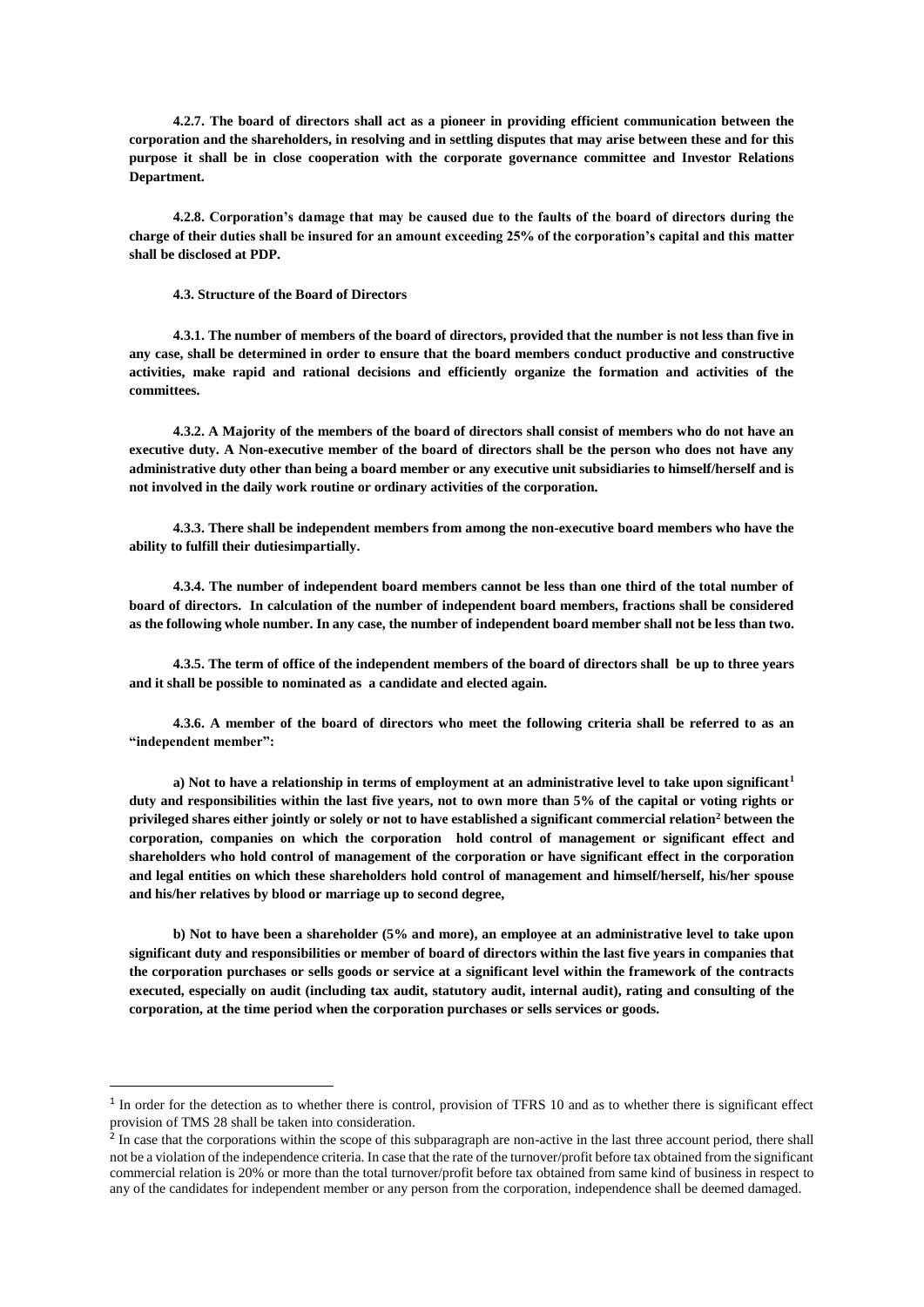**c) To have professional education, knowledge and experience in order to duly fulfill the duties assigned for being an independent board member.**

**ç) Not to be a full time employee at public authorities and institutions after being elected, except being an academic member at university provided that is in compliance with the relevant legislation.**

**d) To be residing in Turkey in accordance with the Income Tax Law (I.T.L) dated 31 December 1960 and numbered 193.**

**e) To be capable to contribute positively to the operations of the corporation, to maintain his/her objectivity in conflicts of interests between the corporation and the shareholders, to have strong ethical standards, professional reputation and experience to freely take decisions by considering the rights of the stakeholders.**

**f) To be able to allocate time for the corporation's business in order to follow up the activities of the corporation and duly fulfill the allocated duties.**

**g) Not to have conducted membership of board of directors more than a term of six years in the last ten years.**

**ğ) Same person shall not be the independent member of the board of directors in more than three of the corporations as such; the corporation or the controlling shareholders of the corporation who hold the control of management corporations and in more than five corporations in total which are admitted to the trading on the exchange.**

**h) Not to be registered and announced as a board member representing a legal entity.**

**4.3.7. Nomination Committee shall evaluate the candidate proposals for independent membership, including those of the management and the investors, by considering as to whether the candidate meets the independence criteria and shall report its evaluations and submit its report to the approval of the board of directors.**

**Candidate independent member of the board of directors shall submit a written declaration to the Nomination Committee at the time of his/her nomination, stating that he/she is independent within the framework of relevant legislation, articles of association and the criteria set forth above.**

**The Board of directors shall compile a list of candidate independent members within the framework of the report of nomination committee and send this list to the Board together with the report of the nomination committee and the resolution of the board of directors at least 60 days in advance from the general assembly meeting. In case the Board has an adverse opinion as a result of its evaluations within the framework of the principle numbered 4.3.6., it shall notify the corporation its adverse opinion regarding the list within 30 days. A person who has been subject to the adverse opinion of the Board cannot be submitted as a candidate independent member in the general assembly meeting. The corporation shall disclose at PDP the list of the candidate independent members and of the candidates who have not been accepted as candidate independent member, at the latest with the announcement of the general assembly meeting. Resolution of the general assembly of shareholders with regard to the nomination of independent members of the board of directors shall be announced together with the opposing votes and the grounds thereof, via the corporate website of the corporation.**

**4.3.8. In case of a situation which revokes independence arises, this situation and the grounds thereof shall be immediately notified to the board of directors by the independent board member in order to be disclosed at PDP. Such a member shall simultaneously notify in writing this situation and the grounds thereof to the Board. In principle, the member who lost his/her independence shall resign. In order to reinstate the minimum number of members of the board of directors, the nomination committee shall make an evaluation for election of independent members to the vacant positions in order to be on duty until the earliest general assembly meeting and notify the result of its evaluation to the board of directors. The Board of directors shall elect the independent members from among the candidates in the report of the nomination committee.**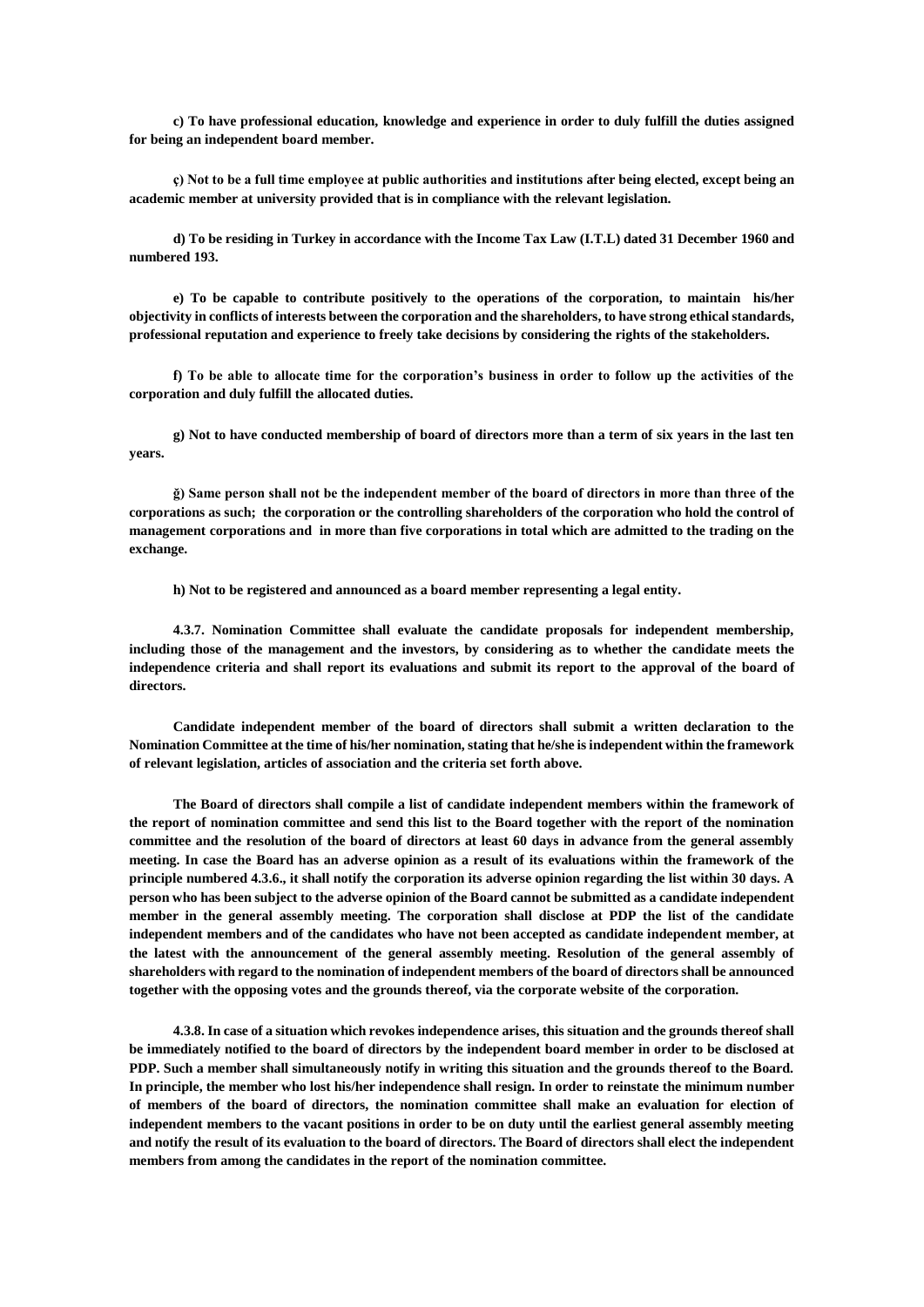**The Board of directors shall send to the Board the candidate list determined within the framework of the nomination committee within 30 days as of the date that the independent membership becomes vacant. If the Board has an adverse opinion, it shall notify its adverse opinion to the corporation within 20 days. A Person who has been subject to the adverse opinion of the Board cannot be nominated as an independent member. The members elected by the board of directors within this framework shall be on duty until the earliest general assembly.**

**The provisions set forth in this article shall also be applicable in cases where the independent member of the board of directors resigns or becomes unable to fulfill his/her duty.**

**4.3.9. Corporation shall determine a target rate provided that it is not less than 25% and a target time for membership of women in the board of directors and form a policy for this target. The Board of directors shall annually evaluate the progress in respect to achieving this target.**

**4.3.10. At least one of the members responsible for audit shall have a 5-year experience on audit/accounting and finance.**

**4.4. Procedure of Board of Directors meetings**

**4.4.1. Board of directors shall convene frequently in order to fulfill its duties efficiently. The Chairman of the board of directors shall determine the agenda of the board of directors meeting by negotiating with other members of the board of directors and the chief executive officer/general manager. Members of the board of directors shall be diligent to attend the meetings and declare their opinion. The Board of directors meeting shall also be enabled in an electronic environment.**

**4.4.2. Chairman of the board of directors shall be responsible for submitting the information and documents relating to the agenda of the board of directors meeting for revision to provide equal information flow in a reasonable time before the meeting.**

**4.4.3. Opinions of the members who could not attend the meeting but who have notified their opinions in writing to the board of directors shall be submitted for other members information.**

**4.4.4. Each member in the board of directors shall have one voting right.**

**4.4.5. Procedure of the board of directors meeting shall be in written form in the internal regulations of the corporation.**

**4.4.6. Board of directors meeting agenda items shall be discussed clearly and comprehensively. The Chairman of the board of directors shall use his/her best effort to ensure the efficient attendance of the nonexecutive members. Members of the board of directors shall have his/her dissenting opinion recorded in minutes for decisions with reasonable and detailed grounds.**

**4.4.7. Members of the board of directors shall allocate a reasonable time for the business of the corporation. In cases where the member of the board of directors is a manager or board member in another corporation or renders consultancy services to another corporation, in principal this situation should not cause a conflict of interest and the member shall not hinder his/her duty in the corporation. Within this context, external duties that the member conducts shall be conditional on certain rules or become limited. The external duties conducted by the member of the board of directors and the grounds thereof shall be submitted for the shareholders' information, by distinguishing either such corporation is intragroup or out of the group, together with the agenda item regarding election, at the general assembly meeting in which the election is discussed.** 

**4.5. Committees Formed within the Structure of the Board of Directors.**

**4.5.1. Board of directors shall form an "Audit Committee" (except for banks), "Early Detection of Risk Committee" (except for banks), "Corporate Governance Committee", "Nomination Committee, Compensation Committee" (except for banks) in order to fulfill its duties and responsibilities in a reliable way. However, in**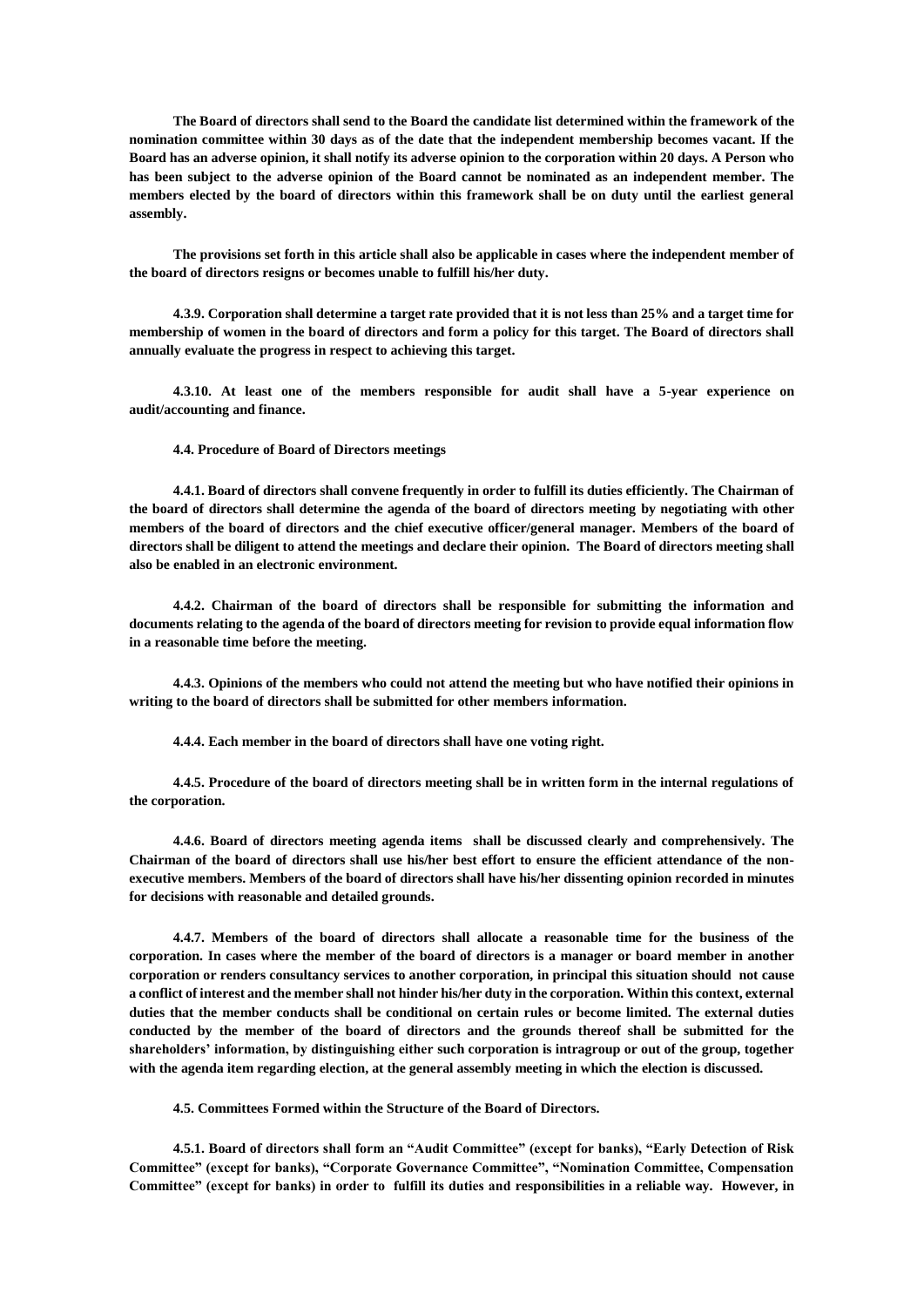**case that a separate nomination committee and compensation committee cannot be established due to the structure of the board of directors, corporate governance committee shall fulfill the duties of such committees.**

**4.5.2. Duties, working principles and the members of the committee shall be determined by the board of directors and disclosed at PDP.**

**4.5.3. Committees shall be composed of of at least two members. In case there are two members, both of them, and in case there are more than two members, the majority of them shall be comprised of non-executive members of the board of directors. The Chairman of each committee shall be elected from among the independent members of the board of directors. All members of the audit committee shall comprise of the independent members of board of directors. Specialists who are not a member of the board of directors may become a member of the committees except for the audit committee.**

**4.5.4. Chief executive officer/general manager shall not have a duty in the committees.**

**4.5.5. It shall be noted that any member of the board of directors shall not have a duty in more than one committee.**

**4.5.6. All kinds of resources and support in order for the committees to fulfill their duties shall be provided by the board of directors. Committees may invite persons to the meetings who are deemed to be necessary to obtain their views.** 

**4.5.7. Committees may benefit from the opinions of the independent specialists on matters that they find necessary with regard to their activities. The fee of the consultancy services required by the committees shall be paid by the corporation. However in this case, information as to the person/institution that the service is purchased and as to whether this person/institution has any relation with the corporation shall be stated in the annual report.**

**4.5.8. Committees shall keep a record of all their work in writing. Committees shall convene in frequency as deemed necessary for the efficiency of their work and as stated in their working principles. Committees shall submit the information on their work and the reports comprising the meeting results to the board of directors.** 

**4.5.9. Audit Committee**

**The Audit committee shall be in charge of the supervision of the corporation's accounting system, public disclosure of the financial information, independent auditing and the operation and efficiency of internal control**  and internal audit system. Election of the independent audit institution, initiation of the independent audit **process by preparing the contracts of independent audit and the work of the independent audit institution at all levels shall be conducted under the supervision of the audit committee.**

**The independent audit institution and the service to be purchased from this institution shall be determined by the audit committee and submitted for the approval of the board of directors.**

**The Audit committee shall designate the applicable method and criteria with regard to the review of the complaints regarding the accounting and internal control system of the corporations and the independent audit, settling thereof, evaluation of the notifications of the employees of the corporation with regard to matters on accounting and independent audit of the corporation within the framework of the confidentiality principle.**

**The Audit committee shall notify its evaluations with regard to the veridicality and accuracy of the annual and interim period financial statements to be discosed to the public and accounting principles followed by the corporation to the board of directors in writing, together with the opinions of the responsible executives and independent auditors of the corporation.**

**The Audit Committee shall convene at least four times a year, provided that it is once in three months, record meeting minutes and submit the resolutions to the board of directors. There shall be an explanation in the annual report with regard to the activities and meeting results of the audit committee. The Number of written**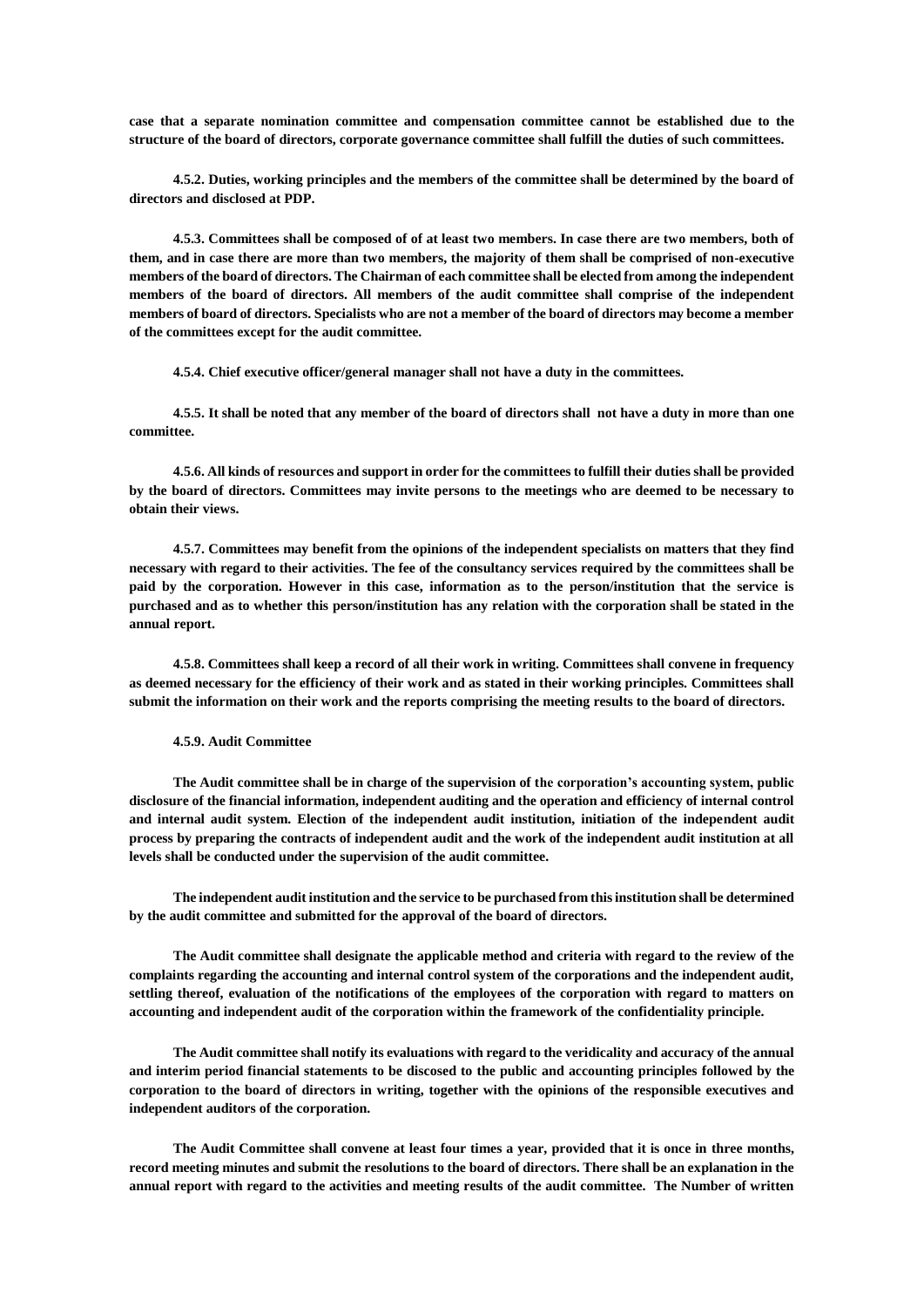**notifications of the audit committee to the board of directors within the term of the account period shall also be set forth in the annual report.**

**The Audit committee shall notify its findings relevant to its own duty and responsibilities and evaluations relevant thereto immediately in writing to the board of directors.**

### **4.5.10. Corporate Governance Committee**

**The Corporate governance committee shall determine as to whether principles of corporate governance apply, if not applied its grounds and state the conflict of interest which arises for not complying with these principles and give advice to the board of directors in order to enhance the implementation of corporate governance and supervise the work of the investor relations department.**

**4.5.11. Nomination Committee**

**The Nomination committee shall;**

**a) Be in charge of forming a transparent system on determination, evaluation and training of the candidates suitable for the positions of the board of directors and executives and to determine policies and strategies with this regard,**

**b) Evaluate regularly the structure and productivity of the board of directors and submit its advices to the board of directors regarding possible amendments in this respect.**

### **4.5.12. Committee of Early Detection of Risk**

**The Committee of early detection of risk shall be responsible for early detection of the risks which poses a threat to the existence, development and continuation of the corporation, taking the necessary measures with respect to detected risks and working on risk management. The Committee of early detection of risk shall review the risk management systems at least once a year.**

**4.5.13. Remuneration Committee**

**The Remuneration committee shall;**

**a) Be in charge of designations of the principles, criteria and implementations to be used in the remuneration of the members of the board of directors and the executives, considering the long term targets of the corporation and supervision thereof,**

**b) Submit its advices withrespect to the remuneration of the board of directors and the executive managers, considering the achievement level to the criteria used in remuneration.**

**4.6. Financial Rights Provided for Members of the Board of Directors and Executives**

**4.6.1. The Board of directors shall be responsible for the corporation's achievement of its targets on operational and financial performance designated and disclosed to the public. Evaluation as to whether the corporation has achieved its targets on operational and financial performance disclosed to public or not, and if not achieved, reasoning thereof shall be included in the annual report. The board of directors shall undertake self-criticism and performance evaluation on the basis of both the board, the member and the executive. Members of the board of director and executives shall be either awarded or discharged subject to these evaluations.** 

**4.6.2. Principles on remuneration of members of the board of directors and executives shall be in written form and submitted to the shareholders as a separate agenda item at the general assembly meeting and the**